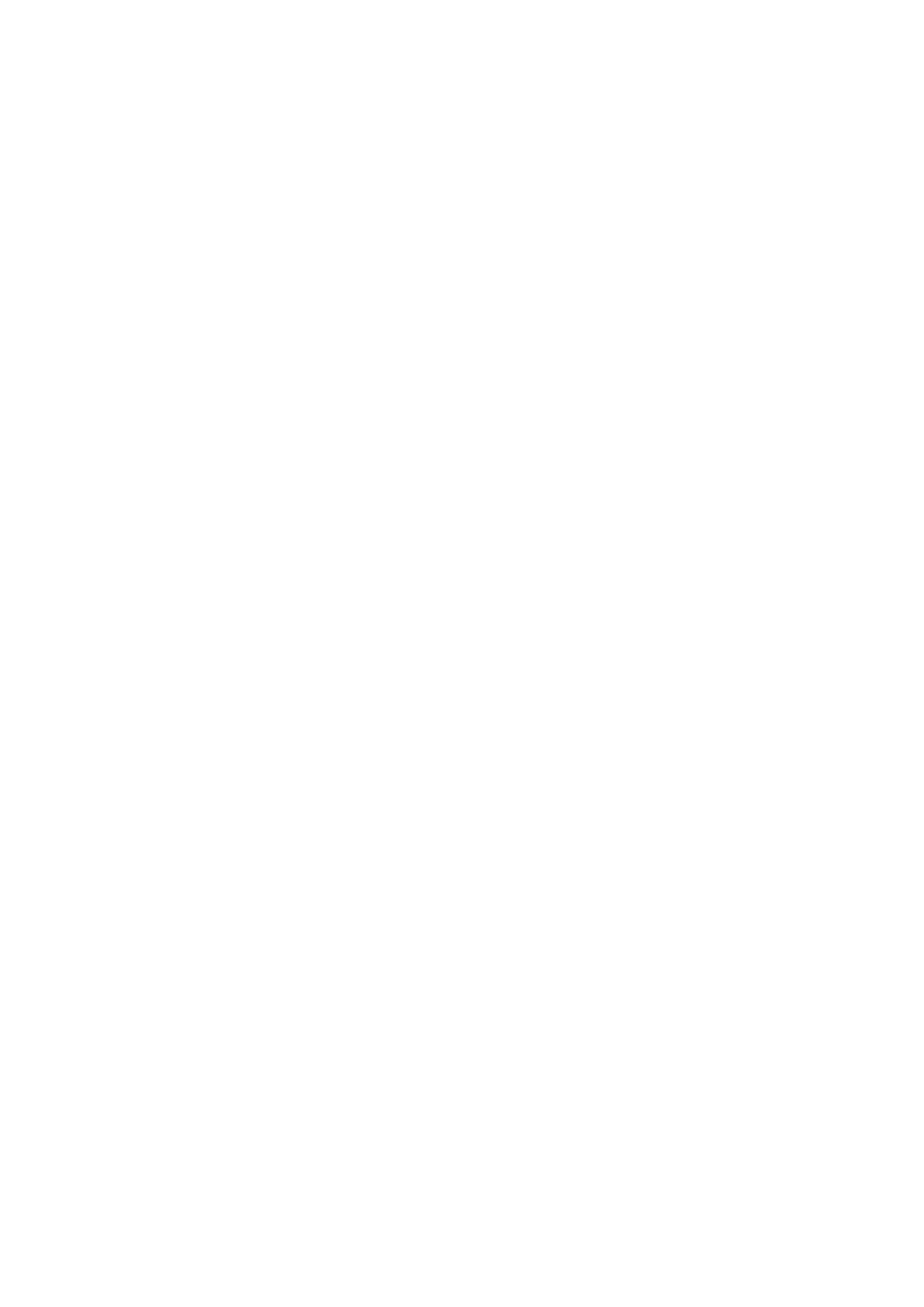*جستارهای سیاسی معاصر*، پژوهشگاه علوم انسانی و مطالعات فرهنگی فصل نامهٔ علمی (مقالهٔ علمی ــ یژوهشی)، سال ۱۲، شمارهٔ ۲، تابستان ۱۴۰۰، ۵۳ ـ ۷۴

# يررسي تعامل سازمان ناتو و تركيه در منطقهٔ قفقاز (بحران قره باغ)

قاسم رضايي\* خدىحه ثنائيان;اده\*\*

#### حكىدە

در پی فرویاشی شوروی و خارج شدن قفقاز از بایگانی مناطق استراتژیک جهان رقابتهــای شدیدی بین بازیگران منطقهای و بین المللی برای نفوذ در منطقه شکل گرفت امـا کنــار ایــن رقابتها، روندهایی از تعامل نیز بین این بازیگران مشاهده میشود و فرصت مناسبی بـرای اتحاد استراتژیک بین بازیگران فرامنطقــه ای چــون غــرب و منطقــهای چــون ترکیــه ایجـاد شده است. وجود منافع مشترک بین ترکیه و غرب، زمینه وابستگی متقابل ترکیـه و غــرب را .<br>فراهم نموده است. از آنجا که آمریکا منافع خود را در قالب ناتو به منصه ظهـور مـی گــذارد تصمیم گرفت در راستای پاسخ به تغییر محیط بین الملل برای ایفای نقش فعـال درسـاختار بین الملل اهداف و رویکرد خـود را تغییـر دهـد و مفهـوم جدیـد اسـتراتژیک بـرای خـود تعريف کند. در اين رويکرد جديد ناتو به دنبال مديريت بحرانها و گسترش نفوذ خـود بـه شرق (منطقه قفقاز) می باشد. در این راستا با قرار گرفتن خود در کنار ترکیـه و ایفـای نقـش در بحران قره باغ به دنبال افزایش نفوذ خود در منطقه قفقاز و درحمایـت از موضـع گیــری ترکیه میباشد. این مقاله با استفاده از روش توصیفی – تحلیلی و بـا اسـتفاده از اطلاعــات و

COOO www.com/Copyright © 2018, This is an Open Access article distributed under the terms of the Creative Commons Attribution 4.0 International, which permits others to download this work, share it with others and Adapt the material for any purpose.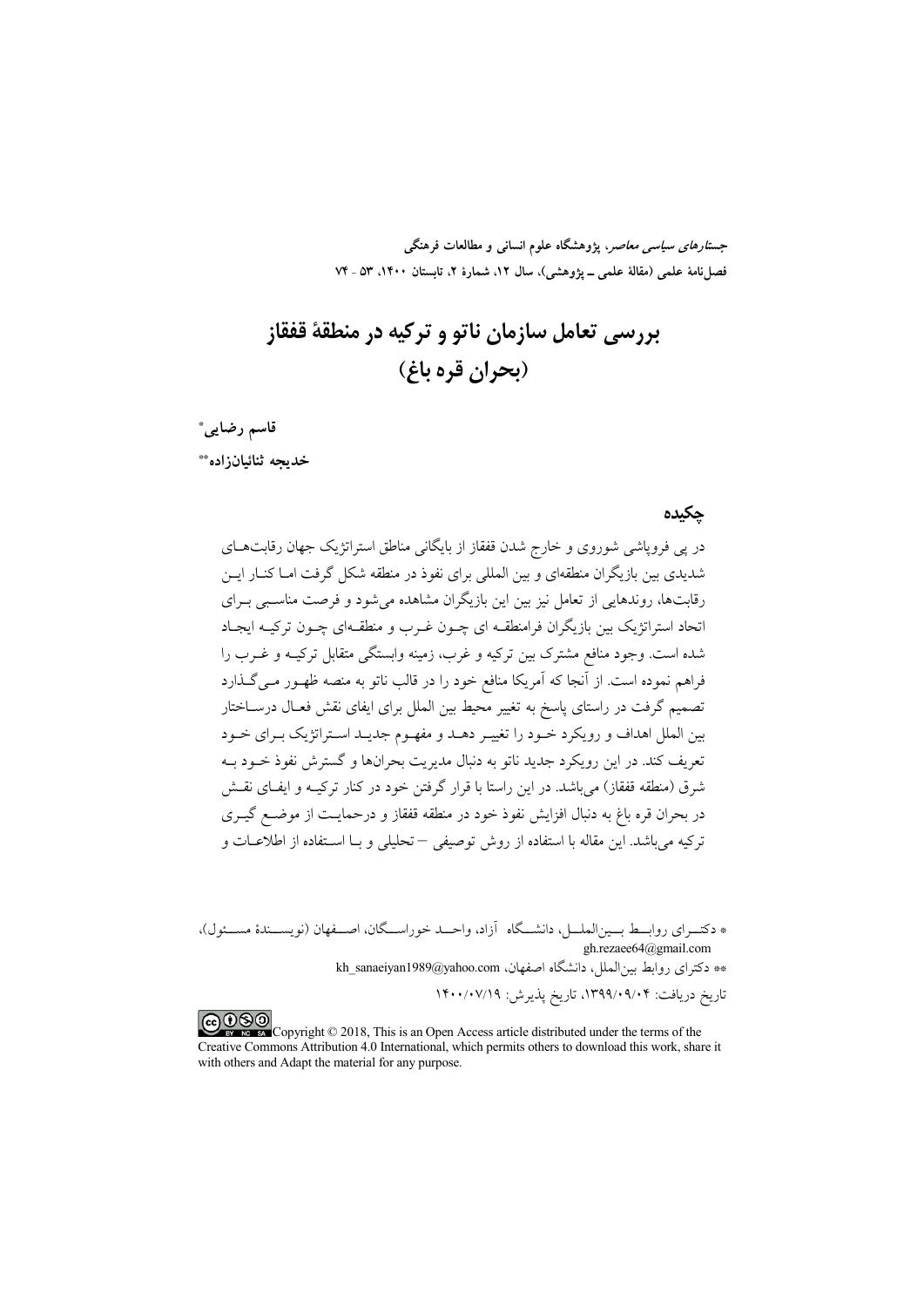#### ١. مقدمه

با فرویاشی شـوروی در سـال ۱۹۹۱، رقیـب ایــدئولوزیک غـرب دیگـر تهدیــدی بــرای اَن محسوب نمی شد. و از انجا کـه اَمریکـا اهـداف خـود را در قالـب نـاتو بـه عرصـه ظهـور می گذاشت تصمیم گرفت در راستای پاسخ به این تغییرمحیط بین الملل بـرای ایفـای نقـش فعال در ساختار بین الملل، اهداف و رویکرد جدیدی را برای خـود تعریـف کنـد. بـر ایـن اساس تحلیل گران سیاسی و نظامی غرب، تعریف و اتخاذ مفهوم جدید استراتزیک نـاتو را رویکردی نوین یا فلسفه جدید وجودی ناتو پس از فروپاشی شوروی و از دست دادن یک دشمن شناخته شده بیان میکنند که در ایـن اسـتراتژی جدیـد امنیتـی نـاتو مفـاهیمی چـون همکاری، گفتگو، گسترش حوزه نفوذ به شرق، کنترل تسلیحات کشتار جمعی مورد بررســی قرار گرفته است (فلاحی، ۱۳۸۵: ۴۷۹–۴۷۸). سازمان ناتو به منظور به اجـرا گذاشـتن طـرح توسعه حوزه امنیتی خــود بــه دو شــیوه روی آورد: الــف) ایجـاد نهــاد جدیــد بــین المللــی موسوم به شورای همکاری اتلانتیک شمالی در سال ۱۹۹۱ تصمیم گرفت که ارتبـاط منطقـی را بسین اعضـای سـابق ورشـو و سـازمان نـاتو برقـرار کنـد ودر مـارس ١٩٩١، تمـامی جمهوریهای قفقاز و آسیای مرکزی به عضویت ایـن شـورا در امدنـد (امیـری، ۱۳۸۳: ۲۷) ب) ارائه طرح مشارکتی برای صلح در منطقه. که در این میان طرح مشارکت برای صـلح در منطقه قفقاز جنوبي مهمترين مكانيزم تقويت نفوذ ناتو به حساب مي آيــد. در ايــن خصــوص سازمان به اعطای تجهیزات و کسب اطلاعات، هدایت ساختارارتش های ایـن جمهـوریهـا به سمت ارتش ناتو، ارائه کمکهای اموزشی پرداخته است (افشـردی، ۱۳۸۱: ۲۲۳). نـاتو از احیای مجدد اقتدر شوروی میترسید و در پسی پرکردن خلاء قلدرت ناشسی از فروپاشسی شوروی در قفقاز و مدیریت بحرانهای کشورهای منطقه میباشد. همچنین تـلاش مـیکنـد کـه رقبـاي خـود (روسـيه، ايـران و..) را در رسـيدن بــه منـابع انـرژي و اقتصـادي منطقــه ناکام بگذارد (کاظمی، ۱۳۸۴: ۳۶۲). بر این اساس ناتو برای رسیدن به این هـدف خــود نیــاز به یک متحد استراتژیک و شریک قابل اعتماد دارد. با توجه به شــرایط و موقعیـت کشــوری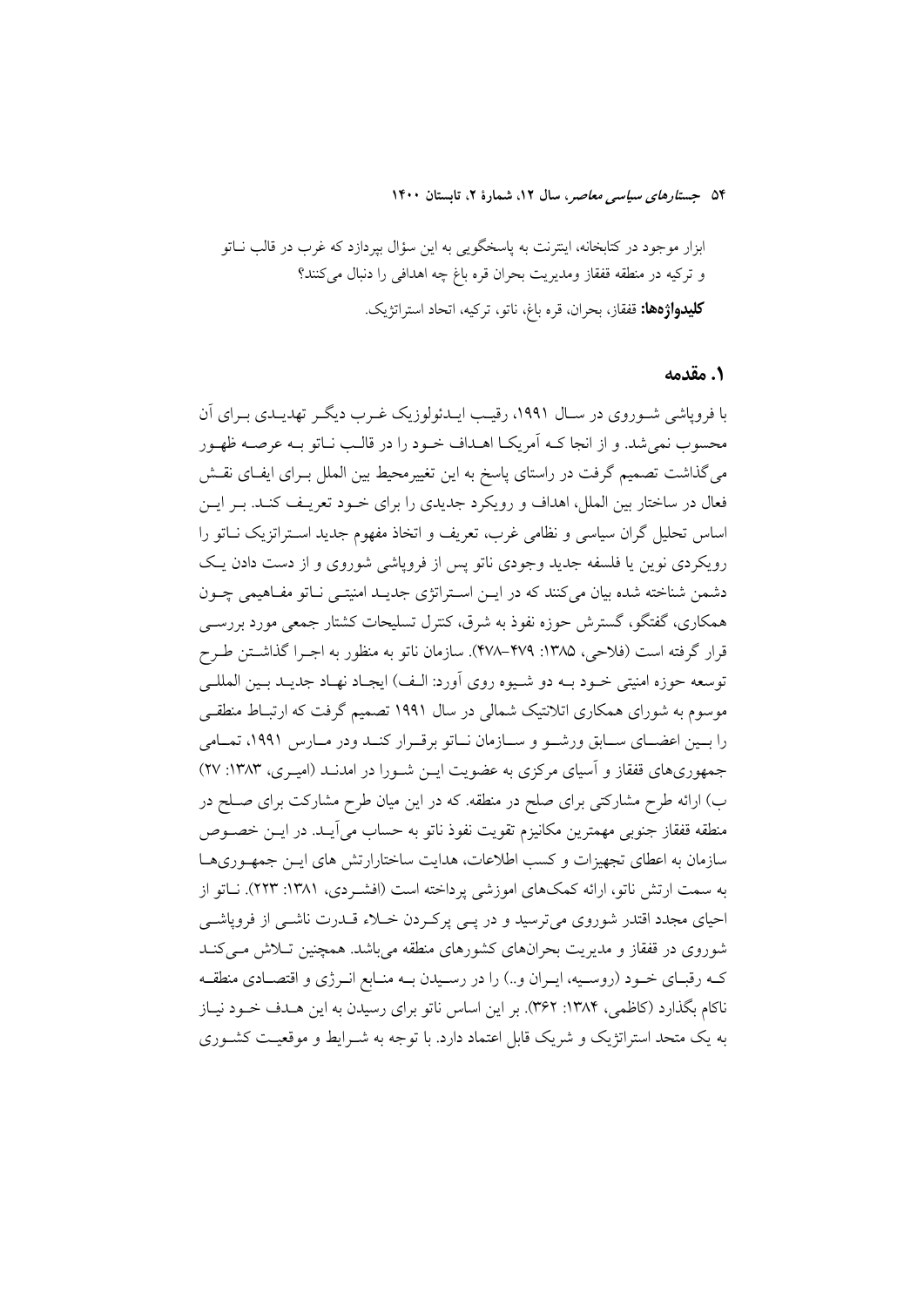چون ترکیه که در نقطه اتصال آسیا به اروپا، اسلام و مسیحیت، شرق و غــرب و در نزدیکــی سه منطقه مهم واستراتزیک خاورمیانه، قفقازو اسپای مرکزی قراردارد. از طرفی دیگر قرابت فرهنگی –نژادی ترکیه با کشورهای منطقه قفقاز را هم باید به امتیـازات ترکیــه اضــافه کــرد (عطایی، ۱۳۷۸: ۱۰). میتواند به عنوان یک قدرت منطقهای، توازن قدرت منطقـه را بـه نفـع غرب حفظ کند با پایان یافتن جنگ سرد بسیاری از هویتهـای قــومی –محلــی در منطقــه قفقاز رشد کردند و باعث شکل گیری منازعات در این منطقه شدند در این میان بزرگترین منازعه بحران ناگورنو–قره باغ بود که هرچنـد بـا آتـش بـس ميـان آذربايجـان و ارمنســتان کنترل شد اما امکان منازعه میان این دو کشور همچنان وجـود دارد و هـردو کشـور خـود را برای جنگ آماده نگه داشتهاند. ایالت قره باغ در ۱۶ تیر ماه ۱۳۰۲ ه.ش به صـورت امـروزی شکل گرفت. طبـق سـر شـماري سـال ١٩٨، ٧۶/٩ درصـد جمعيـت ايـن ايالـت ارمنـي و ۲۱/۵ درصد آن مسلمانان آذری بودند و بقیه نیز از قومیتهـا وملیـت هـای دیگـر هسـتند. مساحت این سرزمین نیز ۴۴۰۰ کیلومتر مربع می باشـد کـه حـدود ۵/۱ درصـد از مسـاحت جمهوری آذربایجان را تشکیل می دهـد (واعظـی، ۱۳۸۶: ۱۳۳) در آغـاز سـال ۱۹۸۸ ایـن مناقشه بین آذربایجان و ارمنستان رخ داد که بیش از ۲۰ هزار نفـر قربـانی شــدند و نزریـک یک میلیون نفر بی خانمان و یک ونیم میلیون نفر مهاجرت کردند که این سـیل مهـاجرتهـا منجربه ايجاد شرايطي بحراني در آذربايجان شد بيش از ۱۴ درصد منطقه آذربايجـان در ايــن خلال اشغال شد. بعدها ابعاد این مناقشه به یکس از طـولانی تـرین، خشـونت آمیـز تـرین و پیچیـدهتـرین مناقشـههـاي قـومي و نـژادي بعـد از فضـاي كمونيسـتي تبـديل گرديـد (Axundo, 2008: 51).

ناگورنو منطقهای کوهستانی و ارامنه نشینی در غرب جمهـوری أذربایجـان ودر نزدیکــی مرزهای ارمنستان میباشد این منطقه توسط ارامنـی هـا محلـی کنتـرل مـیشـود و از زمـان استقلال دو کشور آذربایجان و ارمنستان منبع اختلافات بـین ایـن دو کشـور بـوده اسـت (تويسركاني، ١٣٨٩: ٢).

ریشه این اختلافات به درگیری ارامنه و آذریها در سال ۱۹۰۵ بر مـی گـردد زمـانی کـه روسیه تزاری در راستای سیاست گسترش به جنوب و اهمیتی که منطقــه قفقــاز از هــر نظــر برایش داشت بر می گردد به شوروی که در پی استقرار ثبات مورد نظر خود در منطقه بود بـا استفاده از خلاء قدرت ناشی از شکست عثمانی، به سیاست اسکان ارامنه مهاجر اقلدام که د. این مهاجرتها با تمایلی که ارامنه به ایجاد دولت –ملت فراگیر از قرنها پـیش تـا کنــون از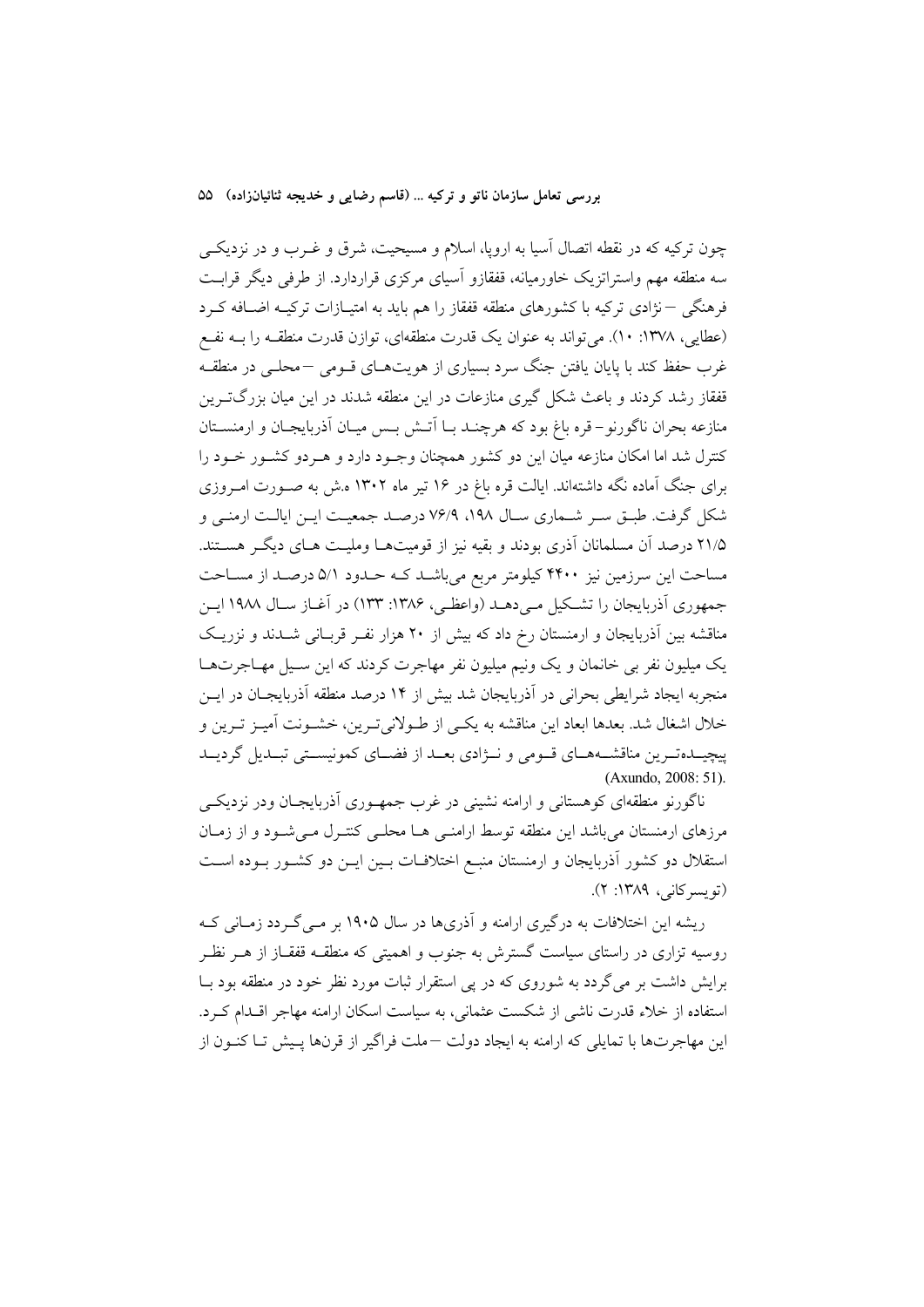خود بروز میدادند میسر شد و در سالهای پایانی حکومت تزارها مخصوصـاً در سـال ۱۹۱۵ یس از مهاجرت صدها هزار ارمنی به صورت یک واقعیت در آمـد و درگیــری بــین آنــان و أذرىها به تدريج نمودار شد (امير احمديان، ١٣٧٨: ٣).

این دشمنی از ۱۹۸۹ که جمهوری آذربایجان اعلام استقلال نمود شـعله ور تــر شــد و از اوایل سال ۱۹۹۲ جنگ قره باغ آغاز و یک منطقه بحرانی در جنوب منطقه قفقاز ایجـاد شــد و هنگامی که این بحران به اوج خود رسید زمینه ورود بـازیگران منطقـهای و فررامنطقـه ای به این بحران برای مدیریتان مهیا شد چراکـه شـرایط ژئویلتیـک و ذخـایر نفـت آذربایجـان انگیزه مناسبی برای ورود بازیگران به این بحران بین المللـی گریــد و اکنــون روســیه در پــی آن است که نفوذ سابق خو را درمنطقه قفقاز جنوبی احیـا کنـد. نقـش ترکیــه نیــز بــه دنبـال تحکیم و تثبت نفوذ خود در کشـورهای منطقـه قفقـاز جنـوبی از عوامـل تعبـین کننـده در ترتيبات بين المللي منطقه است كه به شدت در رقابت با روسيه و ساير بازيگران منطقه قـرار گرفته است و غرب در قالب ناتو به دنبال مقابله با دشمن دیرینـه خـود (روسـبه) و کــاهش نفوذ آن در منطقه بر مبنای استراتژی جدید امنیتی خود مفاهیمی چون همکاری، گفــتوگــو، گسترش حوزه نفوذ به شرق، کنترل تسلیحات کشتار جمعی، با هم جهت شــدن بــا موضــع ترکیه را برای پیش بردن هدفش در منطقه دنبال مـیکنـد (عبـاس اف، ۱۳۸۳: ۲۶). اهمیـت پرداختن به این بحث به دلیل این است که منطقه قفقـاز بعـداز فروپاشــی شــوروی یکــی از مهمترین مناطقی بود که توجه کشورهای منطقه و قدرتهای فرامنطقـه ای را بـه خــود جلــب کرده است موقعیت ژئو کالچر، ژئو استراتژیک و ژئو پلتیک قفقاز باعث توجه زیاد کشــورها به این منطقه شده است بنابراین شناخت بحران قره باغ و بـرآورد تـأثیر گـذاری کشـورهای دیگر براین بحران اهمیت بسیار زیادی دارد.

این درحالی است که وضعیت " نـه جنگ و نـه صـلح " بـین آذربایجـان و ارمنسـتان همواره ترس عملیات نظامی به صـورت غافلگیرانــه منازعــات را زنــده نگــه داشــته اســت. بنابراین برای کشورهای هم مرز شناخت بحران مهم است.

این مقاله با استفاده از روش توصیفی –تحلیلی و با استفاده از اطلاعات و ابـزار موجـود در کتابخانه، اینترنت به پاسخگویی به این سؤال بیردازد که غرب در قالب ناتو و ترکیــه در منطقه قفقاز ومديريت بحران قره باغ چه اهدافی را دنبال می كنند؟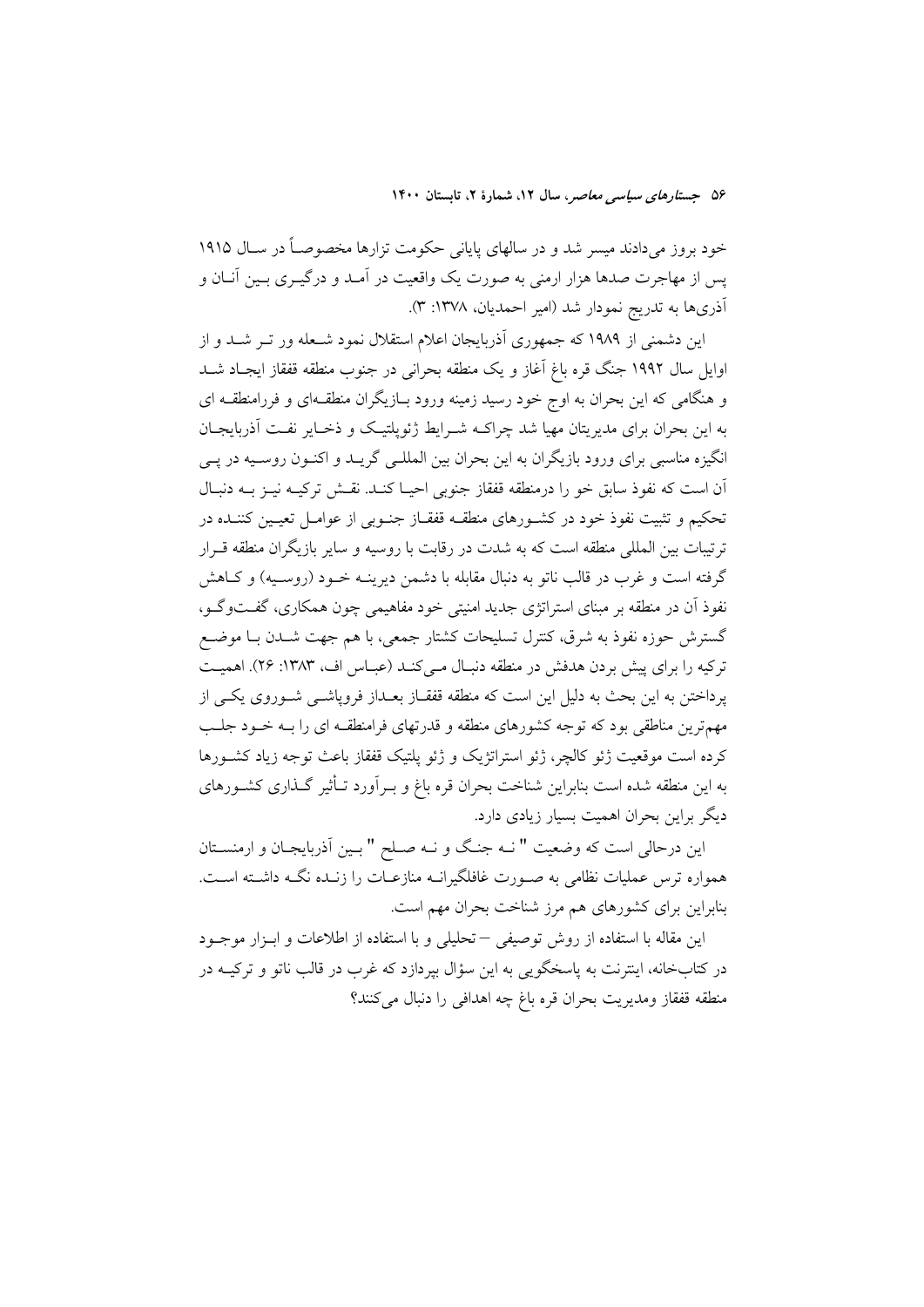#### ٢. يبشينة تحقيق

- ـ خیری (۱۳۹۷) در مقالهای تحت عنوان "روسیه و مناقشه قره باغ"، بیان مـیکنـد کـه در چارچوب رقابتهای ژئوپلیتیک موجـود میـان روسـیه و غــرب، کــرملین منــاطق خارج نزدیـک را در حـوزه منـافع اسـتراتژیک و حیـاتی خـود تعریـف نمـوده و از مناقشات سرزميني حل نشده موجود در اين مناطق نظيـر بحـران قـرهبـاغ بــهعنــوان ابزاری برای تثبیت نفوذ خود در جمهوریهای جدا شده از اتحـاد جمـاهیر شـوروی بهره برده است. در این بـین مناقشــه قـرهبــاغ بــهعنــوان جــدیتــرین مشــکل امنیتــی قفقاز جنوبی بیش از دو دهه است کـه تـداوم داشـته اسـت و مطالعـه پـویشهـای منطقهای بر شکنندگی وضعیت نه صلح نـه جنـگ حـاکم و احتمـال تشــدید دوبـاره مناقشه اشاره دارد. مناقشهای که ظرفیـت تبـدیل شـدن بـه جنگـی تمـام عیـار میـان طرفهای درگیر را دارد. بـا توجـه بـه مطالـب مـذکور، نوشـتار حاضـر بـه دنبـال پاسخ گویی به این سؤال اصلی است کـه تشـدید مناقشـه قـرهبـاغ چـه فرصـتهـا و چالش هایی برای کرملین می تواند در پس داشته باشد؟ ایجاد نـاامنی در مسـیرهای صادراتی انرژی از دریای خزر به سوی بازارهای غربی و استقرار نیروهای روسـیه در منطقه قرهباغ و در چارچوب نیروهای حافظ صلح را میتوان مهمترین فرصت پـیش روی کرملین دانست. در مقابل احتمال درگیر شدن با ترکیه بهعنوان متحـد جمهـوری أذربايجان و تقويت نفوذ غرب در قفقاز در سايه تشديد بحران چالش هـاي احتمــالي متوجه روسيه خواهند بود.
- ـ زهراني، فرجي لوحه سرا (١٣٩٢) در مقالهاي تحت عنوان " منابع بين المللـي تـداوم بحران قره باغ"، به بررسی عوامل ومتغیرهای متعدد در سطوح داخلـی و بـینالمللـی در شکل گیری بحران قرمباغ میان دو کشور آذربایجان و ارمنستان تاثیرگذار میپردازد و بیان می کند که یکی از عوامل تعیینکننده در این موضوع، مـداخلات و فشـارهای ناشی از منـابع بـینالمللـی بـوده کـه عوامـل و متغیرهـای فراسـرزمینی وخـارجی را شامل میشود. به گونهای که بدون شناخت این منابع بینالمللی، درک و فهـم ماهیــت اصلي بحران قرهباغ دشوار خواهد بود همچنين بيان مي كند كه منابع بينالمللي دخيـل در بحران قرهباغ را می توان به دو دسته عوامل اصلی و تعیینکننـده و عوامـل مهــم و تاثیر گذار تقسیم بندی کرد. به گونهای که رقابت بــازیگران منطقــهای و فرامنطقــهای و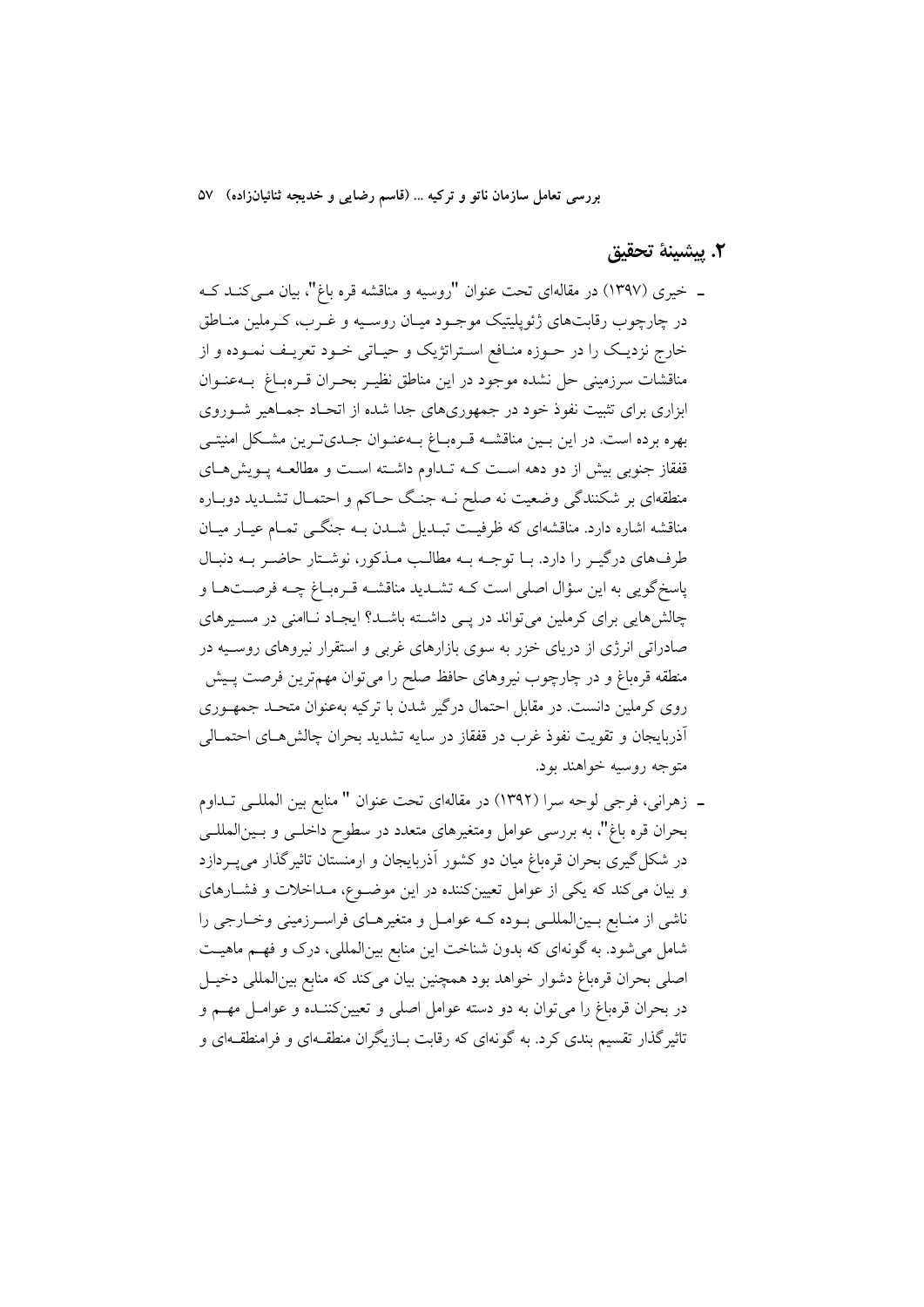مسائل سیاسی–امنیتی از عوامل اصلی و تعیینکننده بوده و پیوسـتگی اقتصـاد انــرژی جهانی، سازمانهای بین|لمللی و جهانی شدن نیز از عوامل مهم و تأثیر گـذار در ایــن بحران بو دەاند.

ــ غفاري و همكاران (١٣٩١) در مقالهاي تحت عنوان "مناقشه قــره بــاغ و تــأثير اَن بــر امنیت ملی جمهوری اسلامی ایران، به بررسی ریشههای تـاریخی مناقشــه قــره بــاغ و همچنین تأثیر این مناقشــه بــر امنیــت ملــی جمهــوری اســلامی ایــران مــی پــردازد و معتقد است که. ریشه یابی این موضوع از آن جهت مهم و حـائز اهمیـت اسـت کــه جمهوری اسلامی ایران با دو کشور جمهوری آذربایجان و ارمنستان هم مرز است و به علت وجود جمعیت عظیم اَذری زبان و اقلیت ارمنی در داخل ایران، ایــن مناقشــه می تواند پیامدهای متعارضی را برای جمهوری اسلامی ایران همبراه داشته باشید. در این مقاله بیان می شود که امنیت ایران به طور مستقیم تحت تأثیر این مناقشــه اســت و موضع ايران نيز حل و فصل مناقشــه از طريــق ديپلماســي و مــذاكرات مســتقيم بــين طرفين درگيري بوده است.

نگارنه در یی آن است که ابتدا به تعریفی از مفهوم بحران و سپس به بیـان نقــش نــاتو در بحران قره باغ به عنوان مهمترین قــدرت فرامنطقــه ای بپــردازد. و در آخــر اهــداف ترکیــه و عوامل حضور آن در منطقـه قفقـاز و بحـران قـره بـاغ را بيـان كننـد. همچنـين در راسـتاي پاسـخ گــويي بــه ســؤال اصــلي از مــدل تصــميم گيــري بــه عنــوان ابــزار تجزيــه تحليــل استفاده می شود، بنابر آنچه در بالا ذکر شد نویسنده در پی ارائه چـارچوب نظـری خــود بــه بخشهای مورد نظر خود می پردازد. نوآوری این مقاله است که این مقاله تلاش مـی کنــد بــا استفاده از مدل تصمیم گیری نقش ترکیه و ناتو را به عنوان متحد استراتژیک و هـم جهـت ترکيه در بحران قره باغ را بررسي کند.

## ۳. چهارچوب نظري

الگوي سياست خارجي (رويکرد تصميم گيري):

تعریف تصمیم گیری: تعاریف متعددی بـرای تصــمیم گیـری ارائــه شــده اســت، کــارل اندرسون تصميم گيري را اين گونه تعريـف مـي5نـد" سـادهتـرين تعريـف تصـميم گيـري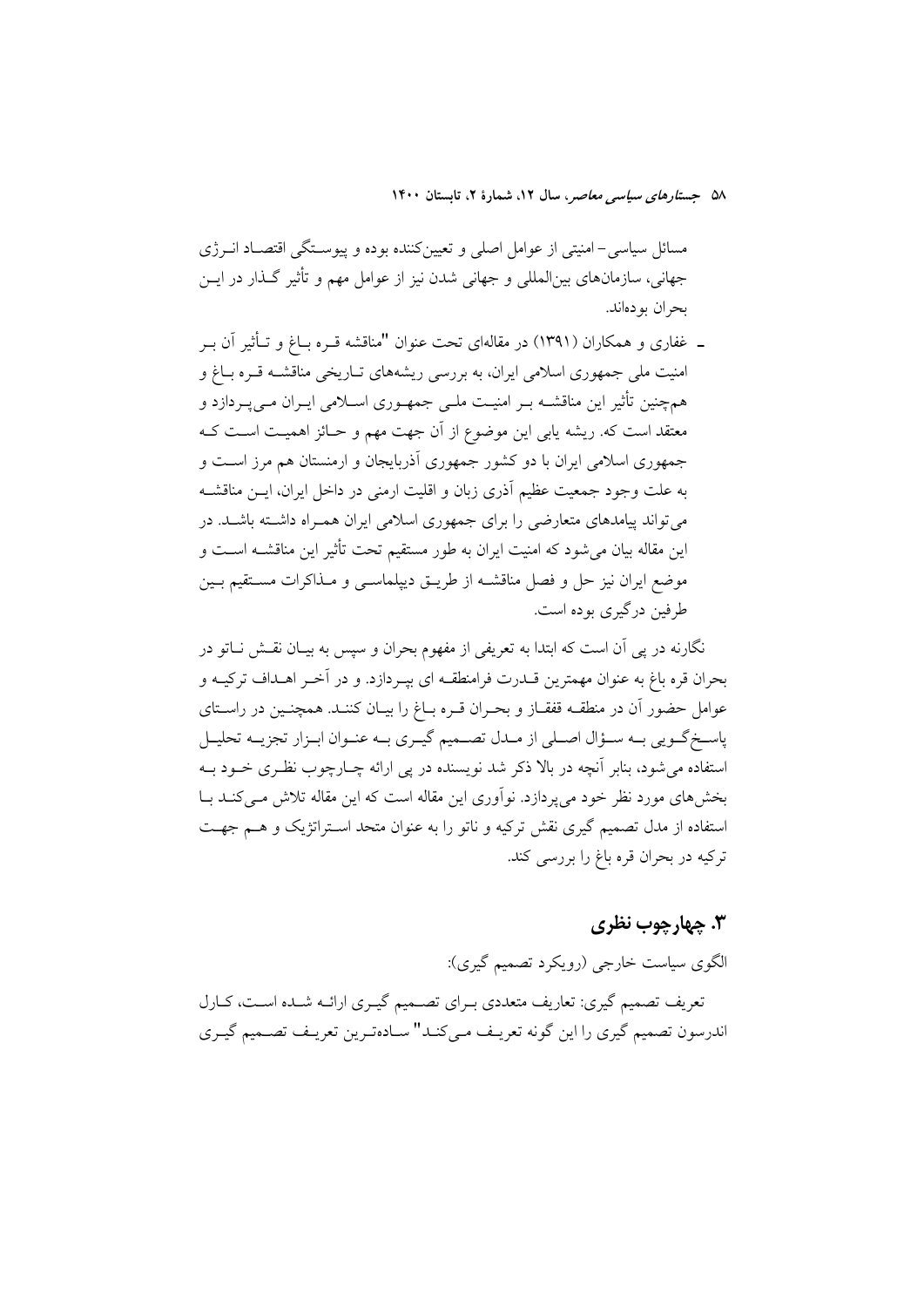عبارت است از انتخاب یک راهکار از میان چند راهکـار احتمـالی کـه وجـود دارد و اتخـاذ یک راهکار به معنای پایان روند تصمیم گیری نیست بلکه هر تصــمیمی بـا ظهــور مســئله و مشکل فرایند خود را آغاز میکند و معمولاً تصمیمی که گرفته میشود نمایشگر تفاوت بـین وضع موجود و رسيدن به وضع دلخواه در آينده است(Anderson Carl, 1988: 130) .

در این راستا تئوری تصمیم گیری برای یافتن و به کارگیری راه حلی که در هــر زمــان و مکان بهترین باشدو بر اساس مطلوب ذهنی مورد انتظار به انتخاب عقلایی برای رفع مشکل دست می زند. امروزه تصمیم گیری یکی از مهمترین مباحث در عرصـه تئــوری پــردازی و مفهوم سازی در سیاست خارجی میباشد. اگرچه ریشههای اصلی تئوری تصـمیم گیـری در اقتصاد و علم مدیریت بسط و گسترش یافتهاند، امــا دامنــه©ایــن تئــوریهــا بــه مهــمتــرین عرصه0 تصمیمگیری سیاسی، یعنی سیاست خارجی نیز کشیده شده است. بــه منظـور فهــم بهتر تئوري تصميم گيري بهتـر اسـت ابتـدا بـا تعريـف مفـاهيم تصـميم و تصـميم گيـري أشنا شویم. تصمیمات، برون دادهای ساختار سیاسی هستند که از طریق آنها در داخل یک جامعه ارزشها به نحو اقتدار آمیزی توزیـع مـیشـود. تصـمیم گیـری عمـل گـزینش میـان راهحلهای جایگزین یا بدیلهای موجودی است که در موردِشـان یقـین و قطعیـت نــداریم (دوئرتي، ١٣٨٨: ٧١٩).

تصمیم گیری در سیاست خارجی (رهیافت تصمیم گیری): ارزیابی رفتـار دولــتهــا بــر یایه تصمیماتی کـه سیاسـتگذاران در زمینـههـای مختلـف اتخـاذ مـی کننـد. بنـابراین روش تصمیمگیری یکی از چهارچوبهایی است که برای بررسی روابط بـین الملـل مـورد توجـه قرار می گیرد. (قوام، ۱۳۷۰: ۳۹) پس می توان گفت که تحلیل گـران سیاســی بــا دو رویکــرد سیستمی و رویکرد تصمیم گیری به بررسی مسائل میپردازنـد. رویکـرد سیاسـت خــارجی (الگوی تصمیم گیری) بر عملکرد سیاست گذاران و تصمیم گیران سیاسی در جریان بحـران تاکید می کند و بحران در این الگو، مرحلهای از اختلاف مـیباشـد کـه هالسـتی نشـانههـای بحران را از ديد گاه تصـميم گيـران ١. احسـاس عظـيم بـودن تهديـد ٢. محـدوديت زمـان پاسخگویی ۳. غافلگیری و ۴. احساس ایجاد عواقب مصـیبت بـار بــه خــاطر اقــدام نکــردن بيان مركند (هالستر، ١٣٧٣: ۶١۴).

در ایــن مــدل بــر جنبــه انســانی و روانشــناختی در فراینــد سیاســت گــذاری خــارجی تاکید می شود و نقش فرد در تصمیم گیری مـورد توجـه متخصصـان قـرار مـی گیـرد. قـوام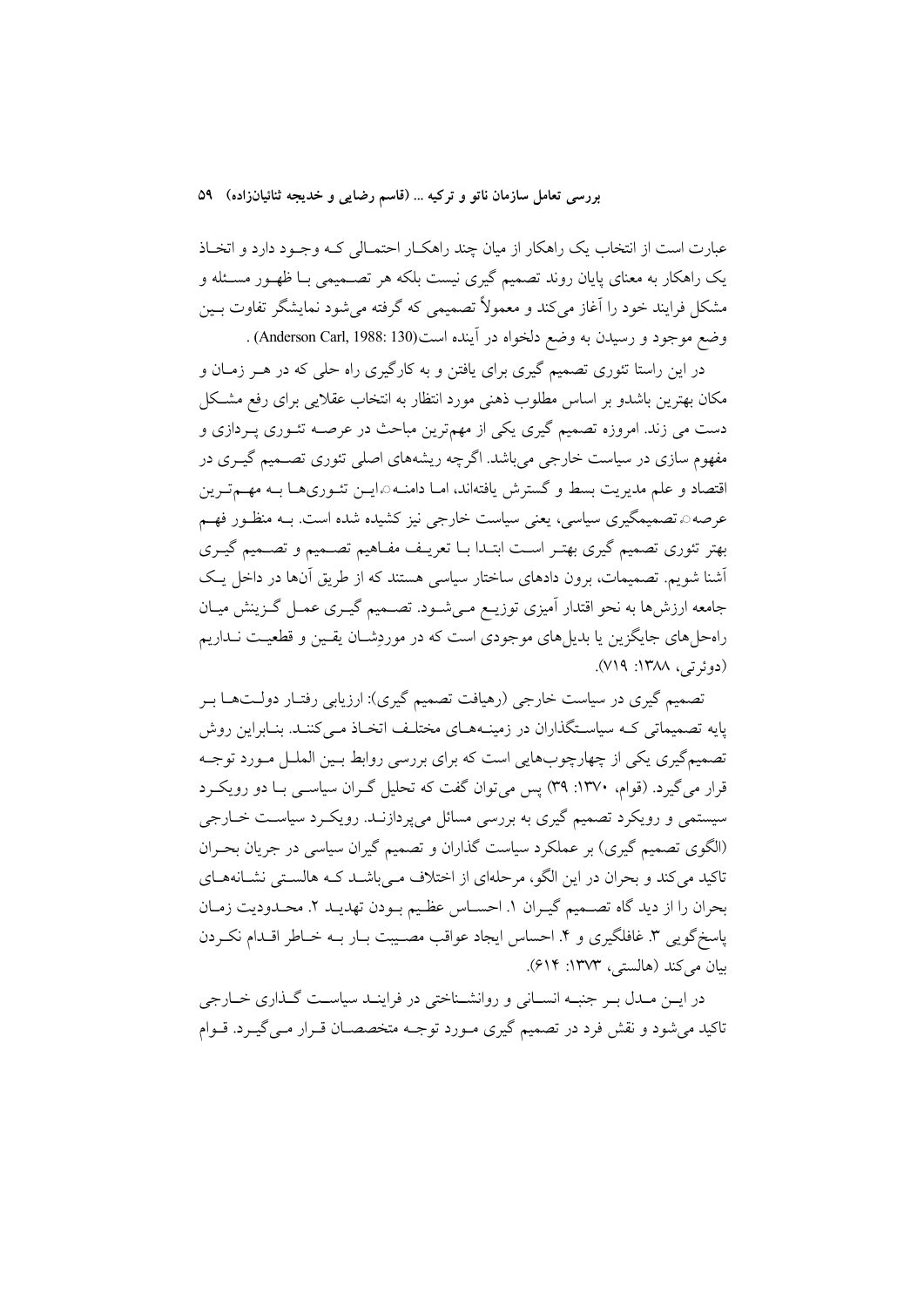معتقد است تصمیم گیری در سیاست خـارجی (رهیافـت تصـمیم گیـری) ارزیـابی رفتـار دولتها بر پایـه تصـمیماتی کـه سیاسـتگذاران در زمینـههـای مختلـف اتخـاذ مـی کننـد (قوام، ۱۳۸۶: ۱۲۸). در این راستا برچر نیز بیان میکند که در الگـوی سیاســت خــارجی بــر حالت ادراکی تصمیم گیرندگان در عالیترین سطح، مبنی بر وجود فشـار یــا فشــارهایی کــه منشاء خارجي دارند تاكيد مي كند (برچر، ١٣٨٢: ۵٢).

و از آنجا که وضعیت بحرانی به تناسب شدت تهدید، تداوم زمان و درجه آگاهی با هــم متفاوت هستند، هریک از سه عامل تعین کننده بحران (تهدید، زمان، غافگیری) ممکن اسـت در حد غايي شدت و اهميت ويا در پايينترين حد قرا گيرنـد و بـه دسـته بنـدي بحـرانهـا اقدام شود (كاظمى، ۱۳۶۶: ۲۴) در اينجا نويسندگان ضمن ارائه تعريفي از بحـران بــه نقـش روسیه وناتو در بحران قره باغ مبنی براین تئوری به تفضیل می پردازد.

#### ۴. مفهوم بحران

یکی از مباحثی که ریشه در روابط بین الملل و مطالعات استراتژیک بـه ویـژه در سـال۱صای اخير مورد توجه واقع شده است مبحثي است كه اصطلاحاً بـا عنـوان بحـران و مـديريت آن بیان میشود. تمامی محققان بر سر اینکه مـدیریت بحـران بــه کنتـرل دقیــق مســائل سیاســی توسط نخبگان سطوح بالاتر ارتباط دارند اختلاف نظر دارند اما به نقش این نخبگان بهعنـوان عامل اصلی در کنترل بحرانها توجه میشود. واژه بحران نه فقط در قلمرو سیاست بلکـه در علوم انسانی و اجتماعی و حتی علوم طبیعی و پایه نیز به فروانـی بــه کـار مــیرود. هــر روز كاربرد أن را با عناويني چون ألـودگي هـوا، بحـران اعتصــاب كــارگران، بحـران ســوخت و انرژي، بحران مـالي، بحـران موادغـذايي و... مـيبينـيم و بحـران در ايـن مـوارد مفهـومي خاص است که بر مصداقهای عمومی اطلاق میشود و در این کاربردها بحران به معناهـای متفاوتی مانند تهدید، مناقشه اختلاف، کمبود و... به کار می رود.

در علوم سیاسی بحران یکی از یر استعمال ترین الفاظ می باشد و وقتی ایــن واژه توسـط دولتمردان به کار میرود بیشتر نشان از مشکلات موجود در رونـد تصــمیمگیــری اَن&ـا و فشارهای ناشی از آن بر دولت مردان به کار مـی(ود بیشـتر نشـان از مشـکلات موجـود در روند تصمیم گیری آنها و فشـارهای ناشـی از آن بـر دولتمـردان مـیباشـد. امـا در متـون و نظریات روابط بین الملل نیز بحران هـم در سـطح خـرد (روابـط بـین کشـورها) و هــم در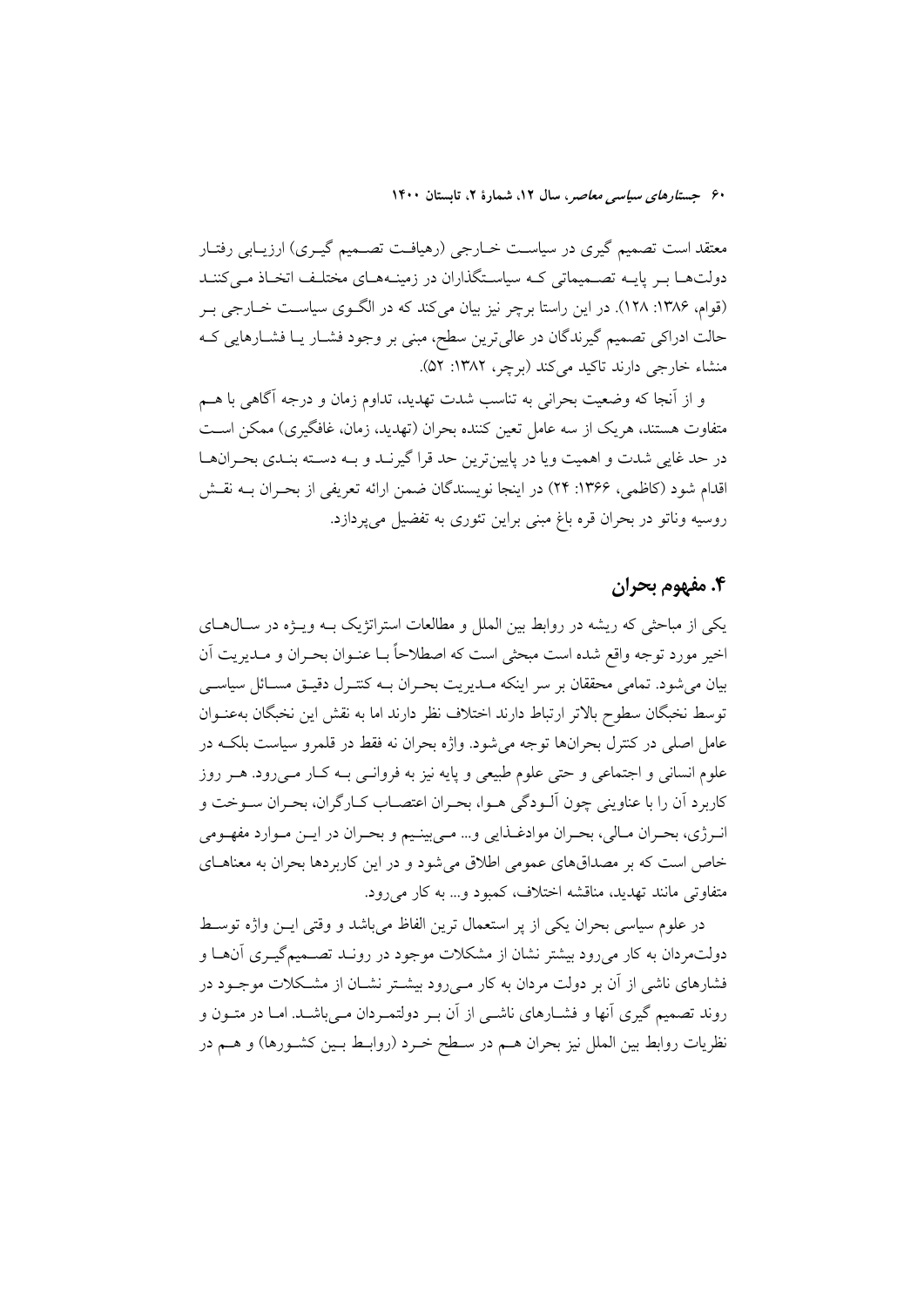سطح کلان (بحرانهایی نظام بین الملل و کل جامعه جهانی را درگیر میسازد) کـاربرد دارد. و مفاهیمی چون تهدید، جنگ، فرویاشی، سقوط و…را در بر می گیرد (کاظمی، ۱۳۶۶: ۱۳)

بنابراین گستردگی و تنوع زیاد بحران باعث می شود که نتوان تعریف کامل و همه جانبـه از بحران ارائه داد و از آنجا که بحران یک مفهوم تعریفی و باز تعریفی است نه شناختی پــس نسبی می باشد و نمی توان تعریف کلی و مطلق از آن ارائه داد برچر برای تحلیـل بحـران بــه نقش بــازیگران و تــأثیر پــذیری بحــران از ســاختار نظــام و یــا مداخلــه نیروهــای دیگــر در بحران مي يردازد (برچر، ١٣٨٢: ٥٢) كه در اين جا اتخاذ واژه بحران براي ناگورنو –قره بـاغ بـه نقـش بـازيگران منطقـهاي و فرامنطقـه اي و شـيوه مــديريت انهـا بـا اسـتفاده از مــدل تصــمیمگیــری مــی پــردازیم. کــه در بحــث مــدیریت بحــران بــا بــروز حادثــه و اتفاقــات تصمیمگیراندگان سیاست خارجی با ســه معیــار زمــان، غــافلگیری و تهدیــد رویــه روانــد و باوجود جو متفاوت با استفاده از ابزار و تاکتیکهـای مناسـب در راسـتای بــه دسـت آوردن نتايج منطقى تصميم بگيرند.

#### ۵. منطقهٔ قفقا;

منطقه قفقاز منطقه کوهستانی در جنوب روسیه و در شمال ایران مــیباشــد کــه از غــرب بــه دریای سیاه، ازجنوب غربی به ترکیه و از شرق به دریای مازنــدران محــدود مــی شــود. ایــن منطقه شامل سه کشـور آذربایجـان، ارمنسـتان و گرجسـتان مـی باشـد. از انجـا کـه مطالعـه سیاست خارجی برای پیوند اثر سیاستهای داخلی و خارجی کشورها بر روابـط یـکدیگـر کمک می کندو ما اینجا به سیاست خــارجی ترکیــه و نــاتو در قالــب همکــاری مشــترک در منطقه قفقاز و بحران قره باغ مىپردازيم. قبل از پــرداختن بــه نقــش تركيــه ونــاتو در بحــران قره باغ به بیان زمینههای بروز بحران قره باغ میپردازیم.

# ۶. عوامل شکل گیری بحران قره باغ

مناقشه قره باغ یکی از طولانیترین جنگهای قومی در شوروی محسـوب مـی شـود کـه از پیچیدگی درونی وسیعی برخوردار است و از جمله بحرانهایی است که تحت تـأثیر عوامــل ژئوپلتیک، فرهنگ، مــذهبی، تــاریخی و بحــران داشــت عوامــل ژئــوپلتیکی کــه عبارتنــد از: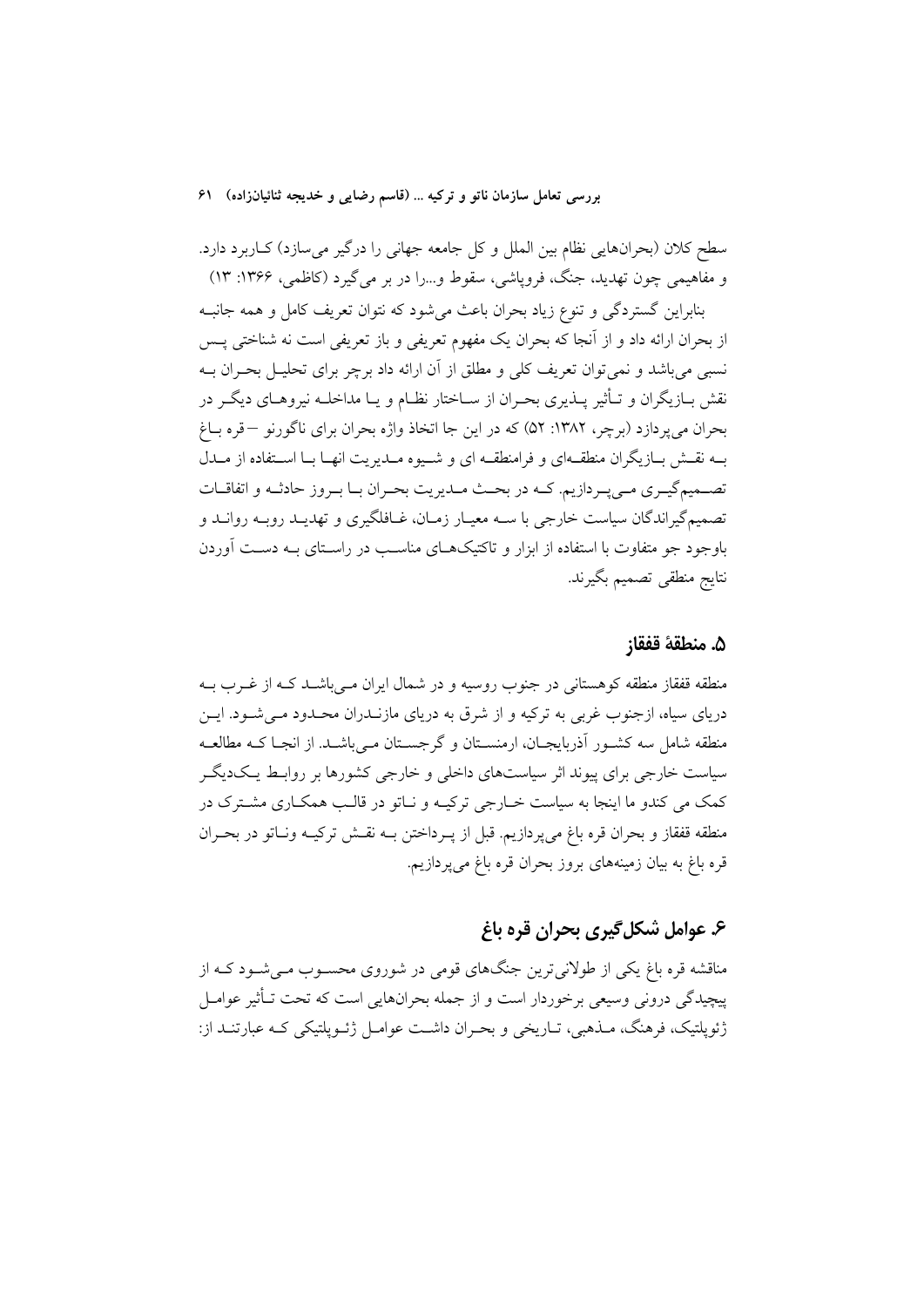وجودمرزهاي محدب، موقعيت جغرافيايي، وجــود منطقــه قــومي −نــژادي، شــبكه آبِهــا، فقدان مشـروعيت و مخـدوش بــودن مرزهــا و عوامــل فرهنگــي، تــاريخي و سياســي هــم عبارتنــد از ذهنيــت منفــي تــاريخي ارامنــه، رويكــرد منطقــهاي متضــاد أذرىهــا و ارامــن، اعمال سیاست تبعیض علیه یکدیگر، سیاست ملیتهـای شـوروی در قبـال قومیتهـا و رقابـت قدرتهای مداخله گر می باشدکه نمونههایی از موارد بالا را در زیر به تشریح بیان میکنیم.

## ۷. مرزهای محدب

مرزهای کشورهای اَذربایجان بـه سـمت جمهـوری ارمنسـتان دارای یـک پـیش رفتگـی و انحنا است که در مقیاس کلی می توان نگهداری از چنین مرزهایی نسبت به مرزهـای صـاف و بدون پیش رفتگی یا تورفتگی کمتر می باشد بنابراین ایــن تحـدب مــرز آذربایجــان باعــث ایجاد یک ضعف استراتژیک در حفاظت از مرزهایش شده است مرزهای دو کشـور در ایــن منطقه از بدترینم نوع مرزهـای سیاســی بــین کشورهاســت کــه عمــدتاً کوهســتانی و دارای بریدگی فراوان، محدب و فرورفتگی بسیار است این عامل ثابت ژئــوپلتیکی ســبب درگیــری طولانی بین این دوجمهوری است (بیات، ۱۳۷۱: ۱۲۵) و این مسـاله همـواره نگرانـی بـرای تصميم گيران سياسي آذربايجان داشته است.

## ٨. وجود منطقهٔ قومي ـ نژادي

بسیاری از اندیشمندان معتقدند که قرن ۲۱ همانند قرن گذشته عرصه تعارضــات و تنازعــات قومی خواهد بود و احتمالاً در آینده بحرانهای قومی و هــویتی گســترش خواهنــد یافــت و نظام مین الملل یا منازعات و تحولات سیاسی –امنیتی پیشتری روپه رو خواهنید شید کیه منطقه قفقاز بادارا بودن حــدود ۵۰ گــروه قــومي-فرقــهاي بــا تمايزهــاي فــراوان و مــذاهب مختلــف پتانســـيل بســيار زيـــادي بـــراي بــروز مناقشــات و بحــرانهــاي قــومي را دارد (واعظی، ۱۳۸۲: ۱۵)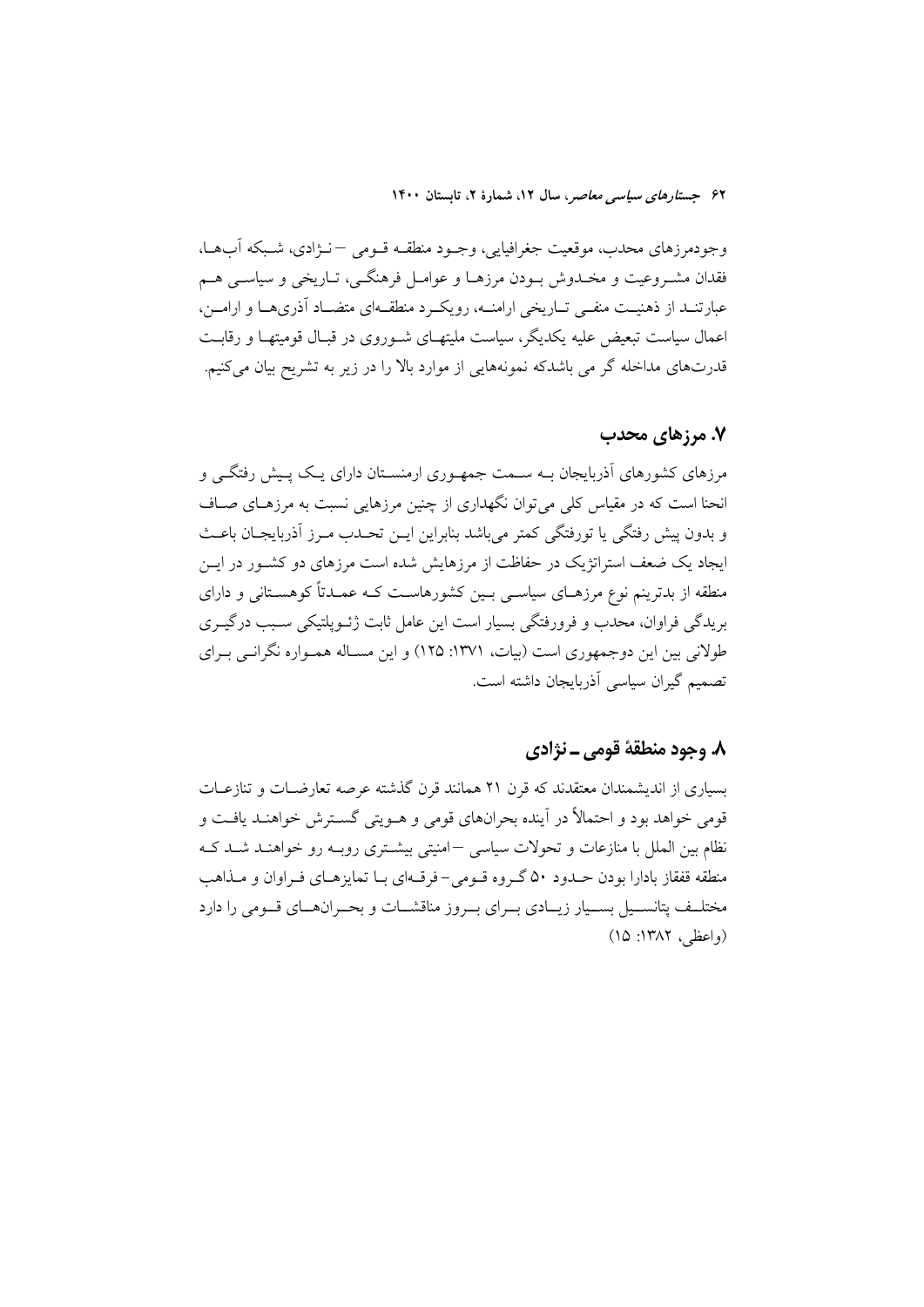#### ٩. شيكة أبها

از جمله عوامل طبیعی دیگر شـبکه آبهــا مــیباشــد کــه در طــی تــاریخ دارای نقــشهــای گوناگون بوده است تا قبل از جنگ جهانی دوم شبکه آبها دارای نقش بازدارنده بودند امـا در اثر پیشرفت تکنولوژی، امروزه رودخانهها نقش بسیار متفاوت و بسیار مهمتری ایفا مبی کننــد و اهمیت ژئوپلتیکی خاصی پیدا کردهاند غالباً در همه عریضههایی که ارامنه بـرای حکومـت مرکزی ارسال می کردنداز اینکه قره باغی ها خود از شبکه آبهای قره باغ منتفع نمــی شــوند شکایت داشتند همچنین رودخانههایی که در آذربایجان وجود دارنـد از کـوههـای قـره بـاغ می گذرد و باعث می شود که به دست گرفتن کنترل اوضاع قره باغ مهم ودارای اهمیت شـود (کرمی، ۱۳۷۴: ۴۷۶) که در این مقاله به ذکر همین چند مورد بسـنده مـیشـود چراکـه بیـان سایر موارد خود نیاز به مقالهای دیگر دارد.

از آنجا که در منطقه قفقاز به ویژه در بحران قره باغ بازیگران متعدد ومتنــوعی بــه ایفــای نقش می یردازندعلاوه بر سه کشور آذربایجان، ارمنستان و گرجستان ســه بــازیگر منطقــهای یعنی ایران، روسیه با ترکیـه و بـازیگران فرامنطقـه ای و غـرب (در قالـب نـاتو) و تعــدادی بازیگران بین المللی چون سازمان ملل متحد، حضور فعـال دارنــد. دلیــل حضــور بــازیگران بينالمللي وجود بحرانهاي قومي-نژادي فراوان در منطقـه بـه خصـوص بحـران قـره بـاغ می باشد که در این قسمت ابتدا به نقش غـرب و نــاتو بــه عنــوان مهمتــرین بــازیگر بیرونــی فرامنطقه ای این منازعه پرداخته می شود سپس نقش و موضع گیری ترکیه در منازعه قره بـاغ بيـان مـي شـود و چگـونگي حضـور أنهـا در منطقـه و مـديريت بحـران را بيـان مـيكنـيم (مرادي، ١٣٨٥: ٥٨).

## ۱۰. پیمان أتلانتیک شمالی

این پیمان براساس تئوریهای کلاسیک روابط بین الملل، اتحادها و ائـتلافهـای نظـامی بـا هدف ايجاد توازن، بازدارندگي و يا حمله به يک بازيگر ثالث تشکيل شــده اســت. ســازمان پیمان اً لانتیک شمالی ناتو بر اساس چنین اصلی تشکیل شـده اسـت (اطبــاری، ۱۳۸۴: ۳۳) این سازمان بعداز جنگ جهانی دوم بنا به ضرورت زمانی و مکانی به وجـود آمـد از جملـه اهداف این سازمان جلوگیری از گسترش نفوذ روسـیه بـه حـوزه منـافع خـود بـود در ایــن راستا ناتو به دنبال تأمین حضور نظامی غرب در تمام جهـان مــیباشــد و در ایــن راســتا بــه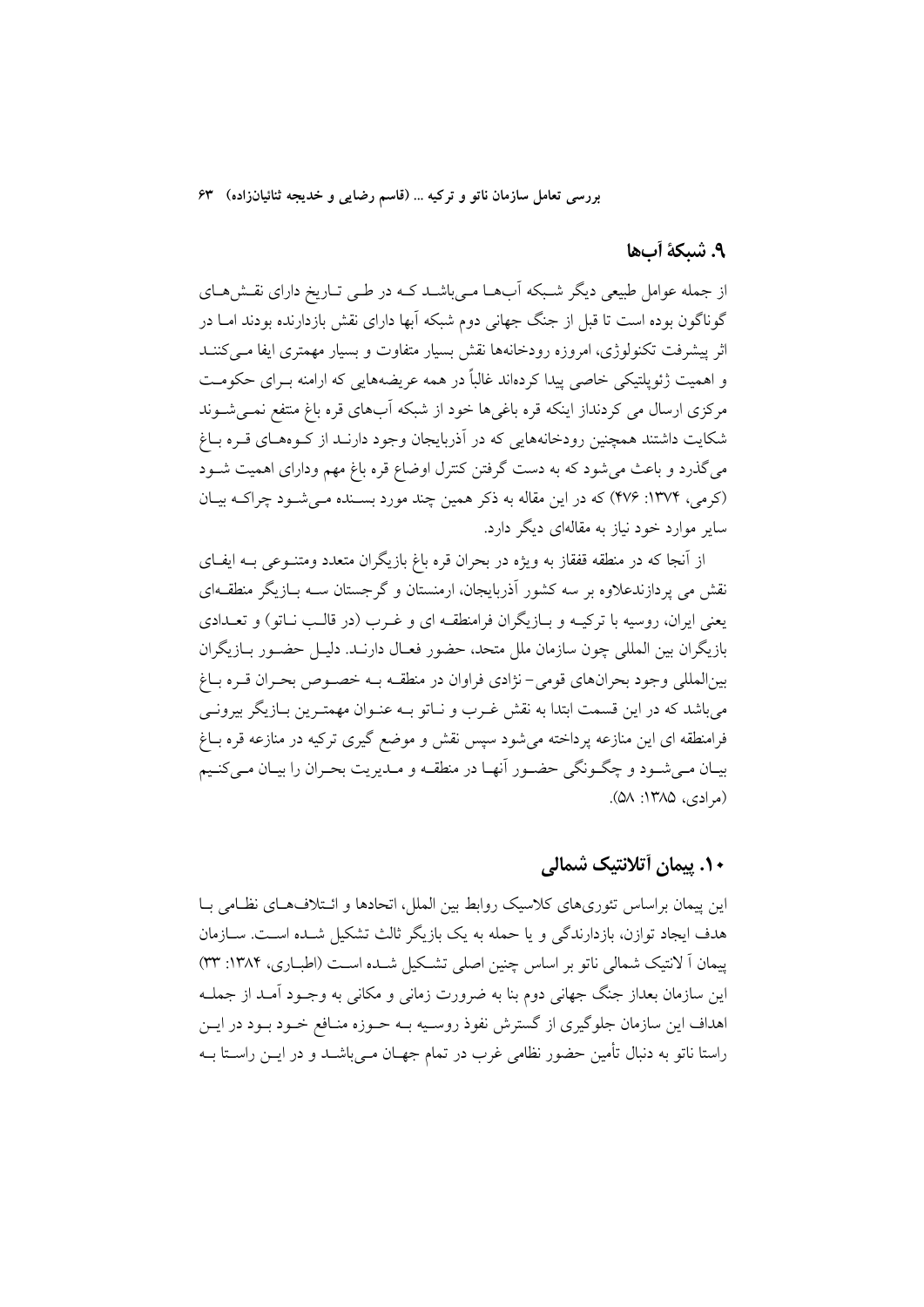گسترش تمدن و نفوذ غرب در جهان مي پردازد. رهبـران نـاتو بـا طراحـي و اجـراي برنامـه مشارکت برای صلح سعی میکنند بر دغدغ های امنیتی کشورهای منطقه قفقاز پاسخ دهنــد و در مدیری بحرانهای آنها دخالت (شفیعی، ۱۳۸۶: ۱۳۱) و بـه عـرض انـدام بپرردازنــد و منــافع اســتراتژيک خــود راد رمنطقــه تــأمين کننــد. همچنــين مســاله تروريســـم و تکثيــر کشتار جمعـی بعـداز حادثـه ۱۱ سـپتامبراز جملـه اهـداف ديگـر نـاتو بـراي از بـين بـردن آنها میباشد که بعداز حادثه ۱۱ سپتامبر این دو موضوع در دستور کار جـدی ایــن ســازمان قرارگرفته است و در راستای مدیریت بحران و از بین بردن منازعههـا در راسـتای عمـل بـه طرح صلح وارد منطقه قفقاز مى شود و بعد از فروپاشى شوروى براى مـديريت بحـران،حـاى منطقه بر گسترش فرهنگ دموکراسی تاکید میکند (زارعی، ۱۳۸۵: ۲۸۴) ناتو نه تنها خـود را یک بلوک نظامی بلکه مروج فررهنگی یک مکتب فکری–فلسفی به نـام غـرب مـیدانــد و دریی گسترش ارزشهای دموکراتیک با تفسیر غربی میباشد.

## ١١. ناتو در منطقة قفقاز و بحران قره باغ

اضمحلال اتحاد جماهیر شوروی و بر چیده شدن نظام دوقطبی و به دنبال آن خــارج شــدن قفقاز از بايگاني منــاطق اســتراتژيک جهــان، تغييــرات فضــايي و امنيتــي جديــدي بــا ظهــور کشورهای جدید التاسیس از یک سو و تلاش بـرای پـر کـردن خـلاء ژئــو پلتیکــی توسـط قدرتهای منطقهای از دیگر سو، منطقه را با چالشها و مسائل عدیدهای روبهرو کرده است (هاشمی، ۱۳۸۴: ۱۰۷) کـه تعارضـات قـومی-نـژادی از جملـه مهمتـرین ایـن مسـائل در قفقاز میباشـد قفقـاز بـه دليـل دارا بـودن اقـوام و مـذاهب مختلـف زمينـه مناسـبي بـراي درگیری دارد این تداخل و تعارضات قومیتی از زمان روسیه تزاری ایجاد شد. و ایـن منطقـه مدام در تعارض به سر می بردکه از جمله عینیترین این تعارضات، درگیری قومی ومناقشـه قره باغ و اّبخازیا میباشــد و نــاتو در رقابــت خــود بــا روســیه اهمیــت منطقــه قفقــاز را در نظريههاي سياست خارجي دو طرف نشان مي دهد.

ناتو برای مقابله با روسیه و کـاهش نفـوذ آن در منطقـه و بــرای پرکــردن خــلاء قــدرت بهوجود آمده در منطقه طرح که توسعه خود را بیان میکند که هدف خود را گســترش نفــوذ در قفقاز جنوبی بیان می کندو برنامه مشارکت برای صلح را پیگیری مـیکنـد و ایــن برنامــه مشارکت برای صلح ابزاراصلی نـاتو بـرای تعمیـق همکـاری نظـامی خـود بـا دولـتهـای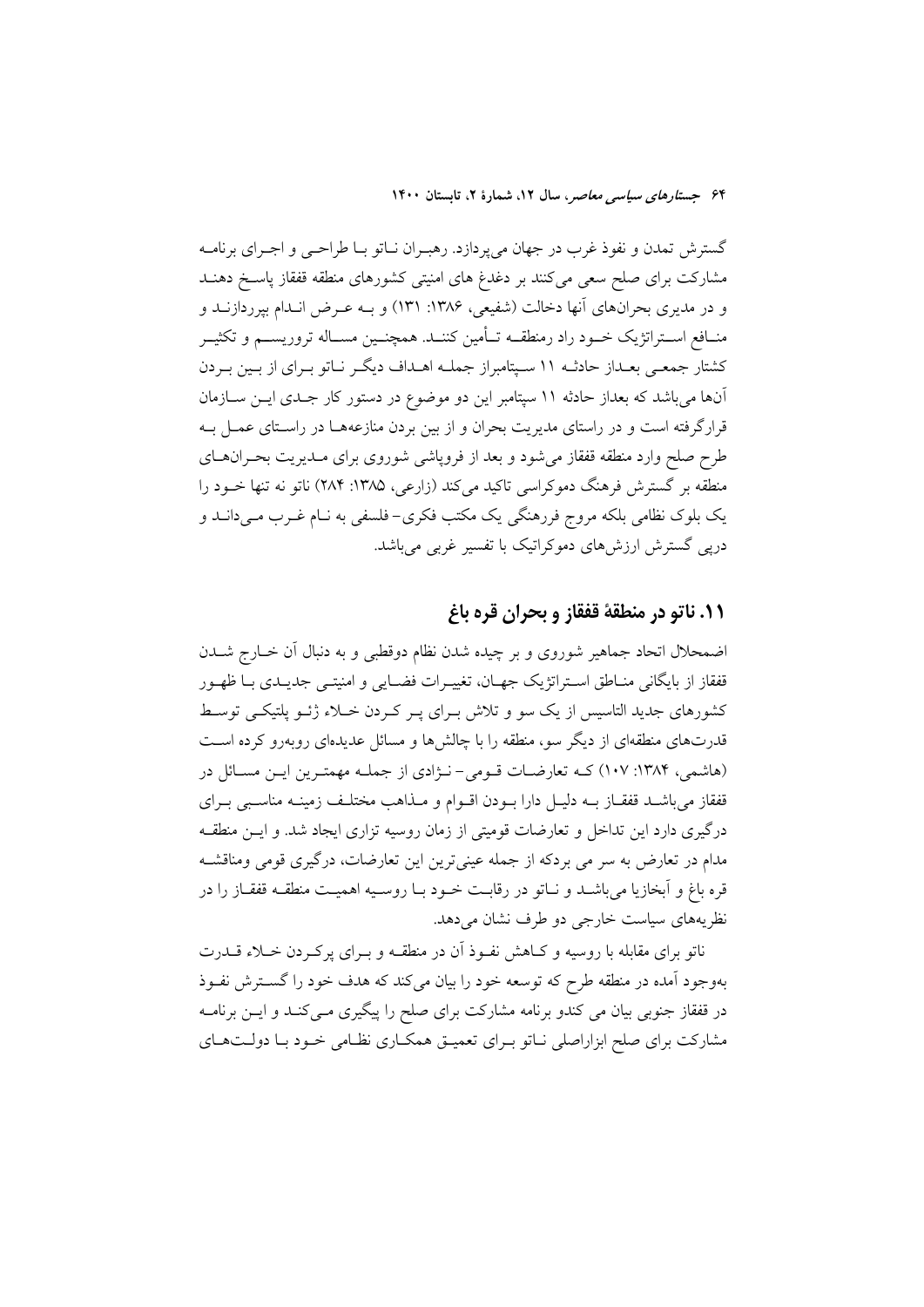قفقاز جنوبی میباشد کـه بــا اَمــوزش نظــامی و رونــد حرفــهای ارتــش دولــتهــای قفقــاز كمك مـي كـرد (رحمـاني، ١٣٧٧: ۴). در وضـعيت حاضـر مهمتـرين ويژگـي ايـن منطقـه حائل بودن آن است، دولتهای قفقاز از این که منطقه حائل باشـند بیشـتر منتفـع مـی.شـوند چراکه هریک از کشورهای هم مرز با قفقاز به نحوی آن را جزء خود مـیداننـد ترکیــه آن را حلقه اتصال به دنیای ترک میداند و غرب از دهــه ۹۰ بــه بعــد ایــن منطقــه را جــزء منــاطق استراتژیک خود قرار داده است (فرنر، ۱۳۷۹: ۳۳).

#### **۱۲. منافع غرب و ناتو در قفقاز**

از جمله اهداف اقتصادی ناتو در منطقه قفقاز، شکل گیری بــازار آزاد در منطقــه مــی!شــد و بازار مصرفی برای غرب بگشاید و این موجب وابستگی فنی و تکنولوژیک در منطقه به نفـع غرب ایجاد میکند و موجبات مداخله و نفوذ غرب را در منطقه بیشتر میکند و نمونــه آن را در اســتخراج مــواد خــام، توليــد محصــولات كشــاورزى در منطقــه قفقــاز مشــاهده كــرد (ازغندی، ۱۳۸۴: ۸۱). از طرف دیگر قفقاز علاوه بر دارا بودن انرژی بـه عنـوان یـک مسـیر ترانزیتی انرژی مطرح میباشد و غرب از این مسیر تراتزیتی برای انتقال انـرژی و تسـلط بـر نفت و گاز را به سود خود بهره می گیرد (عسکری، ۱۳۸۴: ۱۴) همچنین از نظر فرهنگ نیـز ترویج فرهنگ غرب را داریم که غرب بر گسترش اندیشه دموکراسی خود تاکید مـیکنــد و در جوامع در حال گذار قفقاز بر مدرنیزاسیون فرهنگی تاکید میکند و هر قدرتی کـه بتوانــد بهتراز دیگران افکار را کنترل و هدایت کند می تواند با قبولاندن جهـان بینــی خــود، رهبــری فرهنگی و هدایت رفتارها را به دست میآورد و با تحکیم سلطه هژمونیک، رفتـار خــارجی خود را حقانیت بخشد. کسب حقانیت در رهبری هژمونیک آن چنان مهم است کـه کــارایی زور و قدرت اقتصادی را تحت شعاع قرار میدهد (سیف زاده، ۱۳۸۸: ۲۰).

#### **۱۳. ترکیه در منطقهٔ قفقاز**

اصلی ترین ابعاد سیاست خارجی ترکیه آمیزه شده است که در پیوند با منافع غـرب در قالـب ناتو از خود عکس العمل نشان میدهد (چوبین، ۱۳۸۱: ۱۰۵) ترکیه در این منطقــه در قالــب اندیشههای پان ترک گرایانه و با برانگیختن مردم می خواهد بر ژئو اسـتراتژی چیـره شـود و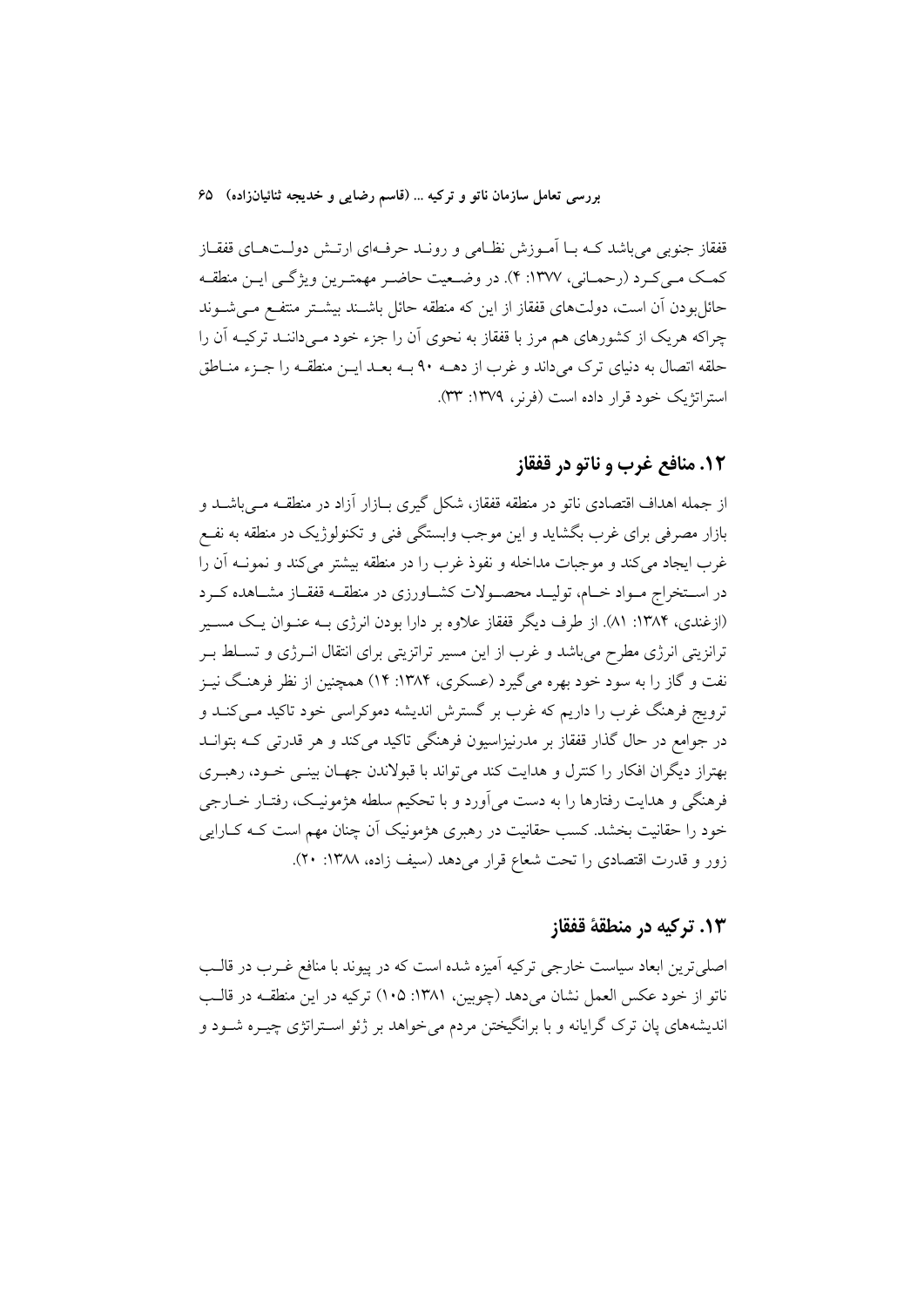آن را خنثی کند هدف ترکیه رفتن به سمت شـرق و گشـودن درهـای ژئوپلتیـک خـود بـه سمت منطقه قفقاز در قالب تشکیل بلوک فرهنگی ترکی میباشد (افشردی، ۱۳۸۱: ۲۶۹).

همچنین ترکیه در این راستای در پی علاقه دفــاعی کــه دارد در قالـب عضــویت نــاتو و هـمسـو شـدن بـا غـرب در مقابـل روسـيه در منطقــه قفقــاز بــه ايفــاي نقــش مــى يــردازد (امير احمديان، ١٣٨٢: ١١۶).

## ۱۴. نقش ترکیه در بحران قره باغ

بازیگر منطقهای دیگری که در بحران قره بـاغ بــه دلیـل مجـاورت جغرافیـایی و اشـتراکات تاریخی، فرهنگی و وحدتی که با آذربایجـان دارد بـه عنـوان بـازیگر عمـده در منطقـه و در بحران قره باغ محسوب مي شود (Aydin, 2010: 10) بر اساس همين سياست تركيـه سياسـتي ضد ارمنی را اتخاذ میکند و با قطع رابطه با ارمنستان و قطه عبور مرور و خط راه آهـن و … عكس العمل خود را در برابر ارمنستان و بحران قره باغ به نمـايش گذاشـت ,Hurc, Yakup) (18 :2008و از آنجا که ترکیه خــود را بــه لحــاظ تــاریخی در منطقــه ذینفــع مــیدانــد و بــه نقش[فرینی منحصر به فرد خود در این منطقه معتقد مـیباشــد اهــداف و علایــق ترکیــه بــر محور مسائل اقتصادی و انرژی میچرخد و این کشور از دیر باز برای بهـره منـدی از منـابع انرژی منطقه قفقاز، اکتشافات و استخراج آنها و تعیـین خطـوط انتقـال انــرژی بــه خــارج از منطقه تمایل بسیاری داشته وهمچنین ترکیه در پی نفوذ اقتصادی در منطقه به منظور افـزایش درآمدهای خود می باشد و اهداف و انگیزههـای نظـامی –امنیتــی و ایــدئولوژیکی یــا همــان ترویج پان ترکیسم در درجات بعدی اهــداف سیاســت خــارجی ترکیــه در قفقــاز مــیباشــد (فروزان، ۱۳۸۲: ۱۵۱).

تقدم وتاخير اهميت اهداف تركيه در بحران قره باغ تحت تـأثير تركيـب تصــميم گيــران سیاست خارجی این کشو میباشد و موقعی که ترکیـه احسـاس خطـر کنـد از نظـر امنیتـی (مثلاً زمان شدت گیری بحران قره باغ) این اهداف امنیتی در قفقاز در اولویت قرار مـی گیـرد و تصمیم گیریها و موضع گیریهای خاصی نسبت به بحران اتخاذ میکند.

با روی کار آمدن حزب عدالت و توسعه، سیاست خارجی ترکیه از سیاستی غربگـرا و تـکبعـدي، بــه سياســتي چندجانبــهگــرا و چنــد بعــدي تبــديل شــده کــه بــه دنبــال امتیازگیری می باشد. نظریه پرداز و معمار این رویکرد احمد داوود اوغلو، وزیر امـور خارجـه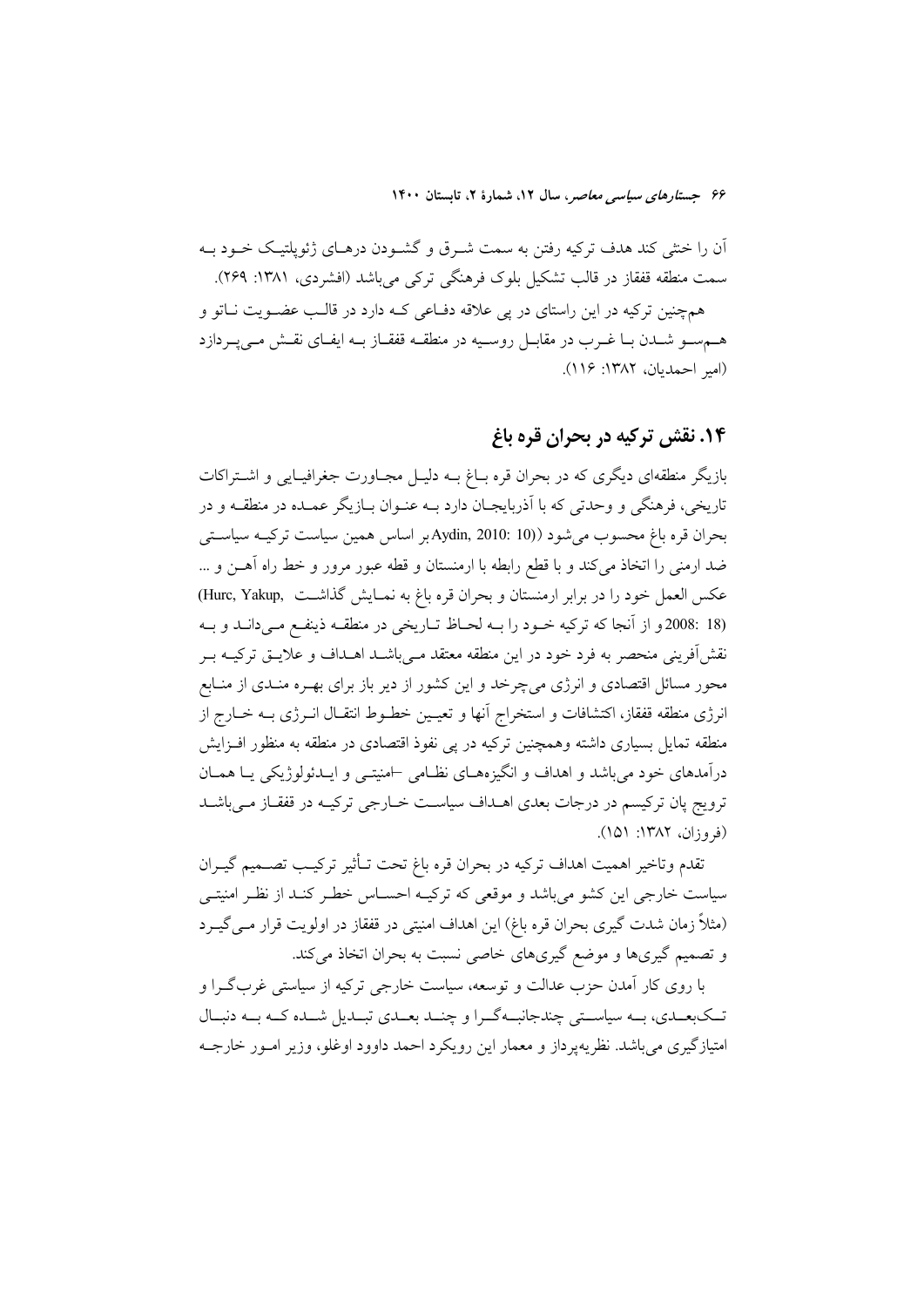دولت اردوغان و استاد دانشگاه است که در سال ۲۰۰۱ در کتاب «عمـق راهبـردی» طراحـی کرده بود. این کتاب که در واقع، بیانیه حزب حاکم در عرصـه سیاسـت خـارجی اسـت کـه برمبنای چند نظریه تألیف شده است:

الف) مبنای قدرت ترکیه، تاریخ و جغرافیای این کشــور اســت. بــه عبــارت دیگــر، اگــر ترکیــه در قــرن بیســتویکــم قصــد دارد قــدرت و جایگــاه منطقــهای و جهــانی خــود را افزایش دهد، باید به تاریخ و جغرافیای خود بهعنوان منبـع قــدرت و نقطــه شــروع حرکــت خود نگاه كند. در واقع، نظريــه عمــق راهبــردي، راهنمــاي اســتفاده از ايــن منــابع قـــدرت و بهفعليتدرآوردن آنها در چارچوبي منطقي است.

ب) نظریه عمق راهبردی بر خود اتکایی، اعتماد به نفس و خودداری از قرار گرفتن زیــر چتر دیگر کشورها و رسیدن به قدرت برتر منطقهای تاکید دارد

ج) ترکها از لحاظ ریشههای تاریخی بیشتر آسیایی بهشمار میروند و هنـوز پیونــدهای زیادی با چند کشور این منطقه در آسیای مرکزی دارند و بر پایــه ایــن نظریــه در کنــار نگــاه غرب گرایانه ای که دارند به منطقه آسیا نیز توجه دارند.

د) یکی از نکات مورد توجه در نظریه عمق راهبردی، به حداقل رسـاندن بـا بــه عبــارت بهتر، به صفر رسـاندن مشـكلات تركيــه بــا همســايگان اســت. بــه همــين دليــل، تركيــه بــه بحرانهای محیط پیرامون به چشم فرصت ــ نه تهدید ــ می نگرد. بر همین مبنــا، بحــرانهــای محیط پیرامون فرصتهایی هستند که دولت ترکیه می تواند از آنهـا نهایـت بهـرهبـرداری را داشته باشد (فلاح، ۱۳۹۱: ۲). با توجه به مطالب گفته شده میتوان گفت که اهداف مد نظـر سیاست خارجی ترکیه در بحران قره باغ بر مبنای امتیاز گیری میباشد

ـ اهداف تركيه درقفقاز:

هر چند ترکیه با اَذربایجان ارتبـاط نزدیکـی دارد و تــلاش مـیکنـد در حــل مناقشــه و برقراری طرح اّتش بس مسکو پشت میز مذاکره حضورداشته باشد، اما علاقه اّنکـارا بـیش از این که جنبه برادرانه و حس همز ادی داشته باشد، دارای ماهیت سیاست – اقتصـادی اسـت. اَذربایجان برای امنیت انرژی ترکیه بسیار اهمیت دارد و در اقتصاد بیمار ترکیه به عنوان منبــع اصلی انرژی محسوب می شود. واردات گاز ترکیه از آذربایجان در نیمه اول سـال ۲۰۲۰، ۲۳ درصد افزایش یافت. سوکار، شرکت دولتی نفت آذربایجـان بــه بــزرگتــرین ســرمایهگــذار خارجي در تركيه تبديل شده است. ر حوزه سياسي نيز با توجه به اينكه تركيه قصـد دارد بــه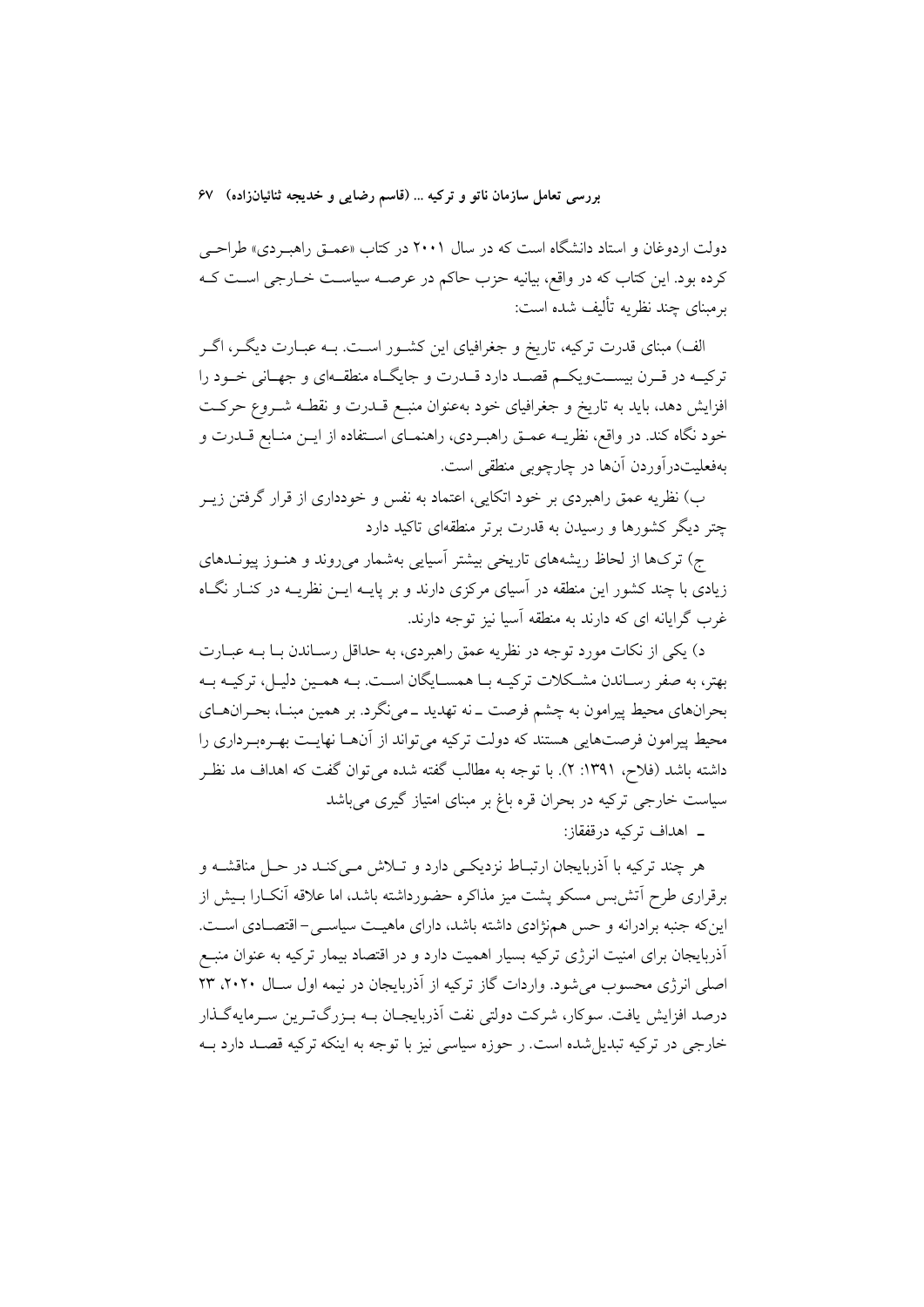یک قدرت منطقهای بانفوذ در قفقاز جنوبی تبدیل شـود، نیازمنـد حرکـت از شـرایط بـالقوه سیاسی-نظامی به بالفعل در مناقشه قرمباغ بوده و از این رو خواهـان مشـارکت بـیش تـر در حل وفصل سياسي أينده قرهباغ است.

تاکید بر اهمیت نقش ترکیه در منطقه قفقاز به منظور ادغــام کامــل در جامعــه ارویــایی و غرب (کرمی، ۱۳۷۸: ۱۳) حمایت از اسـتقلال و تمامیـت ارضـی اَذربایجـان در قـره بــاغ و کاهش نفـوذ روسـیه در قفقـاز بـرای کـم شــدن فشـار روس۵هـا بـر آذربایجـان مــی،باشــد (کولايي، ١٣٧٨: ١۴۵) از آنجا که ترکيه بـا ارمنسـتان بـه دليـل سـبقه تـاريخي دشـمني دارد (دهه ۱۹۹۰ تبعید و کشتار ارمنیان مقیم آناتولی ریشه این دشمنی می باشد) جهت گیری ترکیه و سیاست گذارانش در کنار آذربایجان را بیشتر نمایـان مـیکنـد و ترکیـه در راسـتای رسیدن به اهداف خود و بهره مندی از نفت اذربایجـان و کشـف و اسـتخراج آن در بحـران دخالت می کند شاید بتوان ادعا کرد که اختلاف ارمنستان و ترکیـه مهمتـرین عامـل مـؤثر در جهت گیری سیاست خارجی در قبال بحران قره باغ میباشـد و (9افـزایش نفـوذ ترکیــه در آذربایجان به تدریج شرایط ژئوپلیتیکی و سلطه طولانی مدت روسـیه در منطقــه را تضــعیف خواهد کرد. که با افزایش ارتباط زمینی ترکیه و آذربایجـان و دفـاع از ایــن کشــور در برابـر ارمنستان، کمک به حاکمیت آذربایجان در منطقه ناگورنو– قره باغ روبه رو میشویم.

به طور کلبی در مورد نقش ترکیه در بحران قره باغ میتوان به چند نکته اشاره کرد:

الف. ترکیه مبنای سیاست خارجی خود را کمالیسیم و عــدم مداخلــه در امــور خــارجی قرار داده است.

ب. فشار نیروهای غربی من جملـه نـاتو بـرای جلـوگیری از دخالـت ترکیـه در بحـران قره باغ، چراکه نیروهای غربی از این امر واهمه دارنـد کـه هرگونـه دخالـت ترکیـه در ایــن مساله منجر به تشدید منازعه و قرار گرفتن روسیه و ترکیه در برابر یکدیگر خواهد شد

ج.از طرفی دیگر ترکیه به دلیل ارتباطی که با فدراسیون روسیه دارد تمایلی به تیره که دن رابطهاش از طريق دخالت بي حد وحصر در بحران قره باغ ندارد. (Ibid:66)

حمایت ترکیه از جمهوری آذربایجان علاوه بر اشتراکات فرهنگی، زبانی و دینی، دلایــل دیگری هم دارد: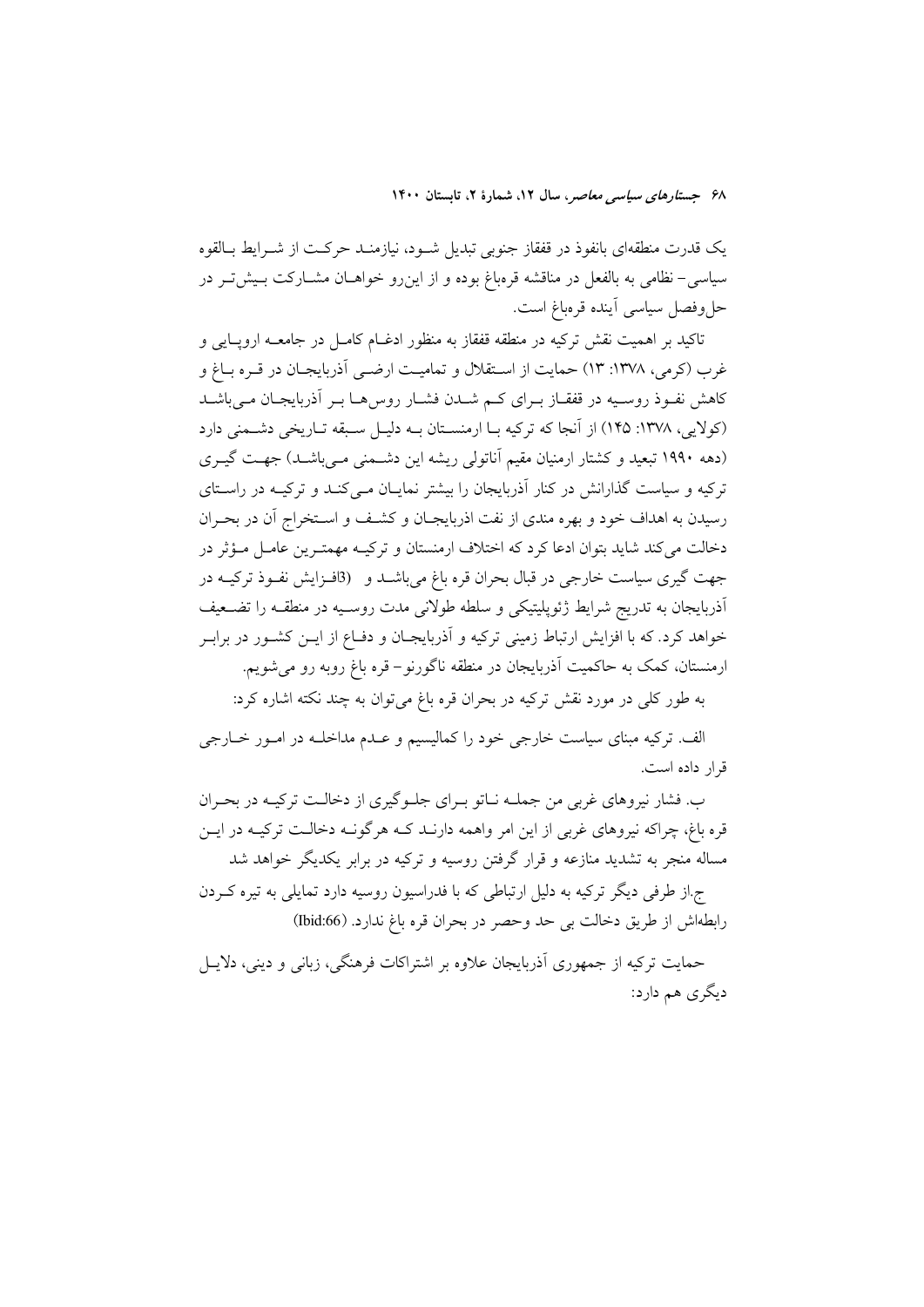۱. تلاش ترکیه برای نفوذ در منطقه آسیای مرکـزی و قفقـاز: جمهـوری اَذربایجـان تنهـا کشور تا حدودی هم زبان با این کشور در منطقه است،

۲. تلاش ترکیه بـرای تضـعیف هرچــه بیشــتر ارمنســتان: ترکیــه در مقابــل ارمنســتان بــا دو چالش عمده روبروست: نسل کشی ارمنی هـا توسـط تـرکهـا در سـال ۱۹۱۵ و ادعــای ارضی ارمنیها بر حدود یک سوم از خاک کشور ترکیه،

۳. دست٫سی به منابع عظیم انرژی آذربایجان اعــم از نفـت و گــاز: ترکیــه بــرای تــأمین انرژی مورد نیاز خود تحقق رویای دیرینهاش یعنی تبدیل شدن به یک هاب انرژی منطقـهای به این انرژی نیاز دارد. منطقه تووز جمهوری اَذربایجان محل عبور خطوط لوله نفـت و گــاز باكو– تفليس– جيهان، خط لولـه بــاكو– تفلـيس —ارزروم و نيــز راه آهــن بــاكو– تفلـيس– قارص است. خط لوله جنوبي قفقاز جنوبي كه با اتصـال بــه دو خـط لولــه تــاب و تانــاب، جمهوری آذربایجان، گرجستان و ترکیه را به مسـیر اصـلی کریــدور جنــوبی انتقــال انــرژی جمهوری آذربایجان به ترکیه و اروپا تبدیل کرده است، از اهمیت بسیار بـالایی بـرای ترکیـه بر خوردار است.

۴. رقابت با روسیه: در سالهـای اخیـر ترکیـه بـا دخالـت در جنگهـای سـوریه و لیبـی بهواسطه۞حمایت از گروههای تروریستی و تجاوز مستقیم به خـاک سـوریه، بطـور نسـبی درمقابل روسیه، قرار گرفته و موضوع رقابت این دو کشور در قفقاز هم مطرح است

۵. تلاش برای ارتقاء جایگاه خود در منطقه قفقاز: ترکیه به دنبال ارتقاء جایگـاه خــود در منطقه قفقاز است. ترکیه تلاش می کند خود را در قد و قامت کشوری نشان دهد که به تنهـا در عراق، سوریه، شرق مدیترانــه و بخشــی از آفریقــا، بلکــه در آســیای میانــه و قفقــاز نیــز، حرفهایی برای گفتن دارد .

۶. ایجاد اتحاد بین نیروهای ملی گرا (احزاب لائیک) و دینـی (احـزاب اسـلام گـرا) در ترکیـه؛ حمایـت از جمهـوري آذربايجـان در رويـارويي نظـامي بـا ارمنسـتان، مـيتوانــد: الف) بخش مهمی از شکاف بین دولت اسلام گرای اردوغـان بـا جریـانهـای ملـی گـرا و لائيــک ترکيــه را برطــرف نمايــد، ب) ســابقه قبلــي رهبــران حــزب عــدالت و توســعه در عادیسازی مناسبات با ارمنستان را به فراموشی بسپارد و ج) دولت ترکیه را همچنان متعهـد و وفادار به آرمانهای ملی گرایانه آتاتورک نشان دهد. اگر یک نگاه کلـی بـه دوران قــدرت حــزب عــدالت و توســعه در تركيــه بيانــدازيم ايــن موضــوع تقريبــاً تنهــا موضــع در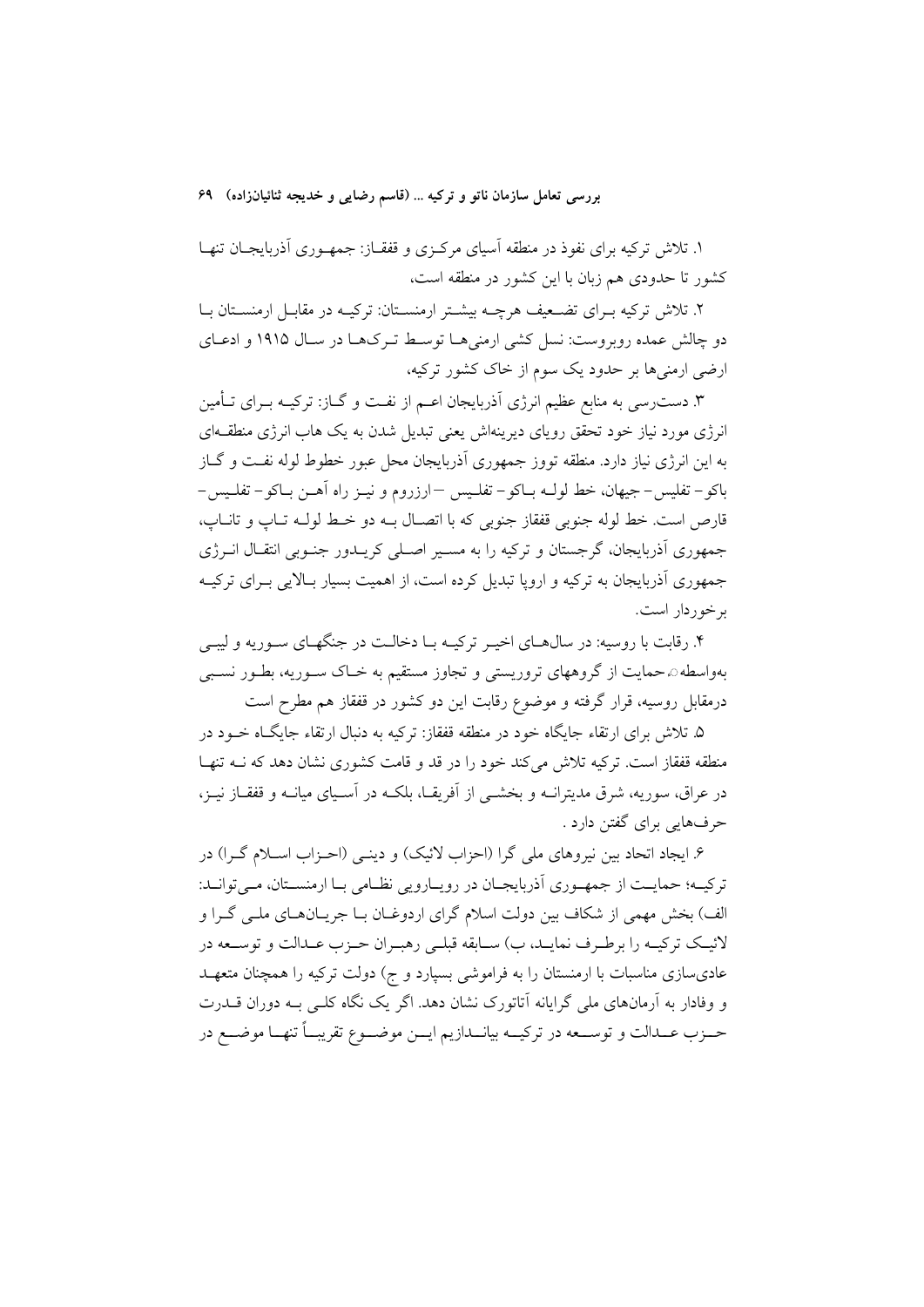سیاست خارجی این کشـور اسـت کـه تمـامی طیـفA در آن اتفـاق نظـر دارنــد و از آن حمایت میکنند. بـا یـک جسـتجوی سـاده در سـایتهـای تـرک، آذری و انگلیسـی زبـان میتوان دید که تعداد موضع گیریها، سخنرانیها، توییت هـا و خبرهـای مربـوط بـه بیـان دیدگاه مقامات و سیاست مداران ترکیه در مورد ارمنستان و قره بـاغ، بـه مراتـب بـیش5تـر از تعداد مواضع مسئولين خود جمهوري آذربايجان است (2)www.isna.1399 :

#### **۱۵. نتيجه گېري**

ترکیه یکی از مهمترین بازیگران منطقهای است که همواره نقش قابـل تــوجهی در معــادلات قفقاز جنوبی داشته است. تشدید اختلافات سرزمینی میان جمهوری آذربایجـان و ارمنســتان در اوایل دهه ۹۰ از جمله تحولات مهم منطقهای بود که آنکارا را بـیش از پـیش بـه مســائل قفقاز علاقمند کرده است و همانطور که بیان شد در سیاست خارجی بـرای تصــمیم گیــری عقلایی و منطقی ابتدا به شناسایی مسئله پرداخته می شود و سـپس بعـد از تعریـف و تعیـین هدفهای سیاست خارجی، سیاست گذاران بـه تصـمیم گیـری و ارائـه راه حـل و اجـرای تصمیم می پردازند که اگر این مفهوم را در مورد تأثیر تصمیم گذاران سیاست خارجی ترکیــه و ناتو در مورد بحران قره باغ ودر راستای پاسخ به سؤال اصلی مقاله که غرب در قالب نــاتو و ترکیه در منطقه قفقاز چه اهدافی را دنبال مـیکننـد؟ بـه ایـن مهـم مـیرسـیم کـه بعـد از پایان یافتن جنگ سرد بسیاری از هویتهای قومی –محلی در منطقـه قفقـاز رشــد کردنــد و باعث شکل گیری منازعاتی در این منطقــه شــدند پــس سیاســت گــذاران نــاتو و ترکیــه در راستای رسیدن به اهـداف خـودو بـا ارزیـابی اهـداف و منـافع خـود و بـا موضـع یکسـان (مقابله با نفوذ روسیه) در این منازعه جهت گیری کردهاند.

یابان بافتن رقابت ایدئولوژیک، اهمیت ژئو پلتیک و تأثیر عوامل جغرافیایی بـر سیاســت بیش تر شدو ترکیه در آسیای مرکزی–قفقاز نقش فعال دارد و با شورشها و بحرانهای ایـن منطقه روبه رو می شود تلاش می کند برای برخورد با بحرانها از قدرت و چانه زنــی غــرب بهره گیرد و بر همین مبنا در راستای بیان تعامل ناتو و ترکیه می توان گفت که این دو قـــدرت با هم پوشانی منافع خود در راستای ممانعت از تسلط مجدد روسیه بر منطقـه، جلــوگیری از نفوذ روسـيه در منطقــه و برعهــده گــرفتن مــديريت مســائل منطقــه، گســترش دموكراســي، دست یابی به انرژی منطقه و تسلط بر انتقال آن را به طور مشترک دنبال می کنند.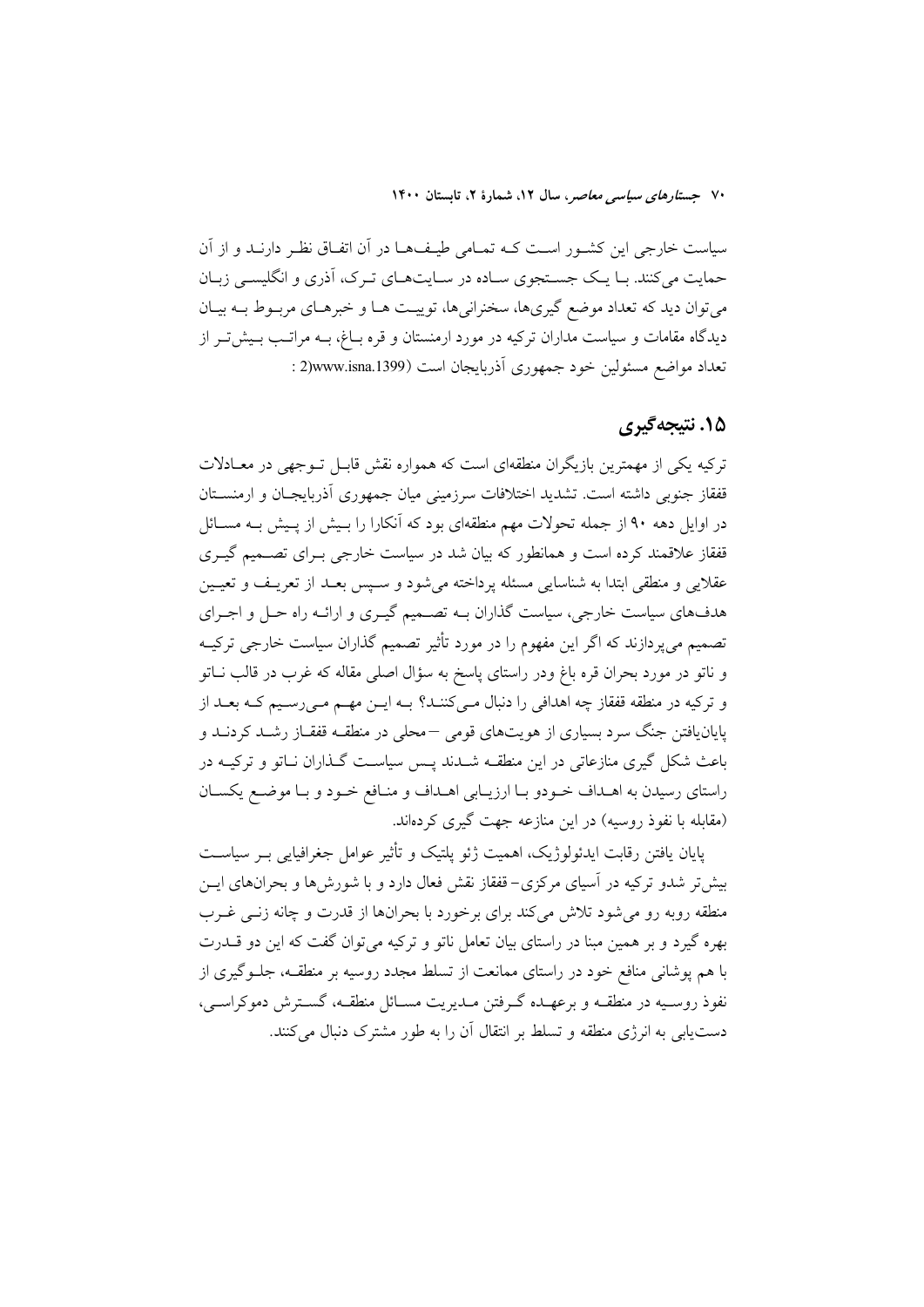از اّنجا که ترکیه از امتیازاتی چون قرابت قومی-فرهنگی برخوردار است و از اّنجا کـه غرب و ناتو به دنبال گسترش الگوی دموکراسی ترکیه در منطقه قفقاز می باشد هــم جهــت و هم سو در بحران قره باغ مداخله میکند و جهت گیری مقابل روسیه را اتخـاذ مـیکنــد و در این راستا برای اینکه بتوانـد حضـور بلنـد مـدت خـود در منطقـه را تثبیـت کنـد. مبنـی بـر دیپلماسی ارزشی ترکیه در منطقه و بحرانها دخالت می کند یعنی در راستای اهداف خـود و حفظ موقعیت کشور خود بود.

از جهتــي ترکيــه کــه نيــاز بــه تهــدات نظــامي در برابـر روســيه و سياســتهــاي ان در منطقه داشت به عنوان عضو ناتو ً در مقابل روسیه در منطقه موضـع گیــری مــیکــرد کــه در بحران قره باغ مي بينيم در جهت مخالف روسيه و در راستاي اهداف خود طـرف اَذربايجــان را می گیر د.

همچنین ترکیــه نیــز در پــی نفــوذ اقتصــادی در منطقــه بــه منظــور افــزایش درآمــدهای خود می باشد و اهداف و انگیزههای نظامی اسنیتمی و ایـدئولوژیکی یـا همـان تـرویج پـان ترکیسم در درجات بعدی اهداف سیاست خارجی ترکیه در قفقاز میباشد. به طـور کلـی بـا اينِکه منازعه قره باغ بي ثباتي در منطقه به وجود آورده، با ايــن حــال موقعيــت ژئويلتيـک و ژئواستراتژیک منطقه قفقاز موجب باقی ماندن منازعه و بحران به شکل لاینحل شده است.

اَذربایجان مورد حمایت ترکیه و غرب، ارمنستان مـورد حمایـت روسـیه مـی باشـد کـه تلاش هردو طرف افزایش درک تهدید از طرف دیگری است که موجب مـی شـود راهکـار صلحی ارائه نشود می توان گفت همانطور که ریشه ایــن بحــران بــه درک تهدیــد اســتالین از هویت مشترک قومیتها و جدا کردن این ملیتها و همچنـین جبهــه گیــری ترکیــه در مقابــل ارمنیها و درک تهدیدی که از یکدیگر داشتند زمینههای این بحران بر می گردد هـم اکنـون نیز با تصمیم گیری سیاست گـذاران خـارجی و درکـی کـه از منـافع خـود و موردتهدیــد قرارگرفتن آنها در منطقه قفقاز دارند تداوم بحران را مشاهده میکنیم.

با موضع گیریهای اخیر مقامات ترکیه حمایت این کشـور از جمهـوری اَذربایجـان بـر كسبي يوشـيده نيسـت، امــا أنچــه روشــن اســت تركيــه در بــالا گــرفتن تـنش اخيــر ميــان جمهوری اَذربایجان و ارمنستان نقـش کلیـدی داشـته و در حقیقـت بـا دخالـتهـای ایـن کشور بوده که بحران قرهباغ دوباره بالا گرفته است. موضوع مناقشـه ارمنسـتان و آذربايجـان برسر قرهباغ موضوعی است که برافروختن آتش این خاکستر کهنه از سـوی هـر طـرف کـه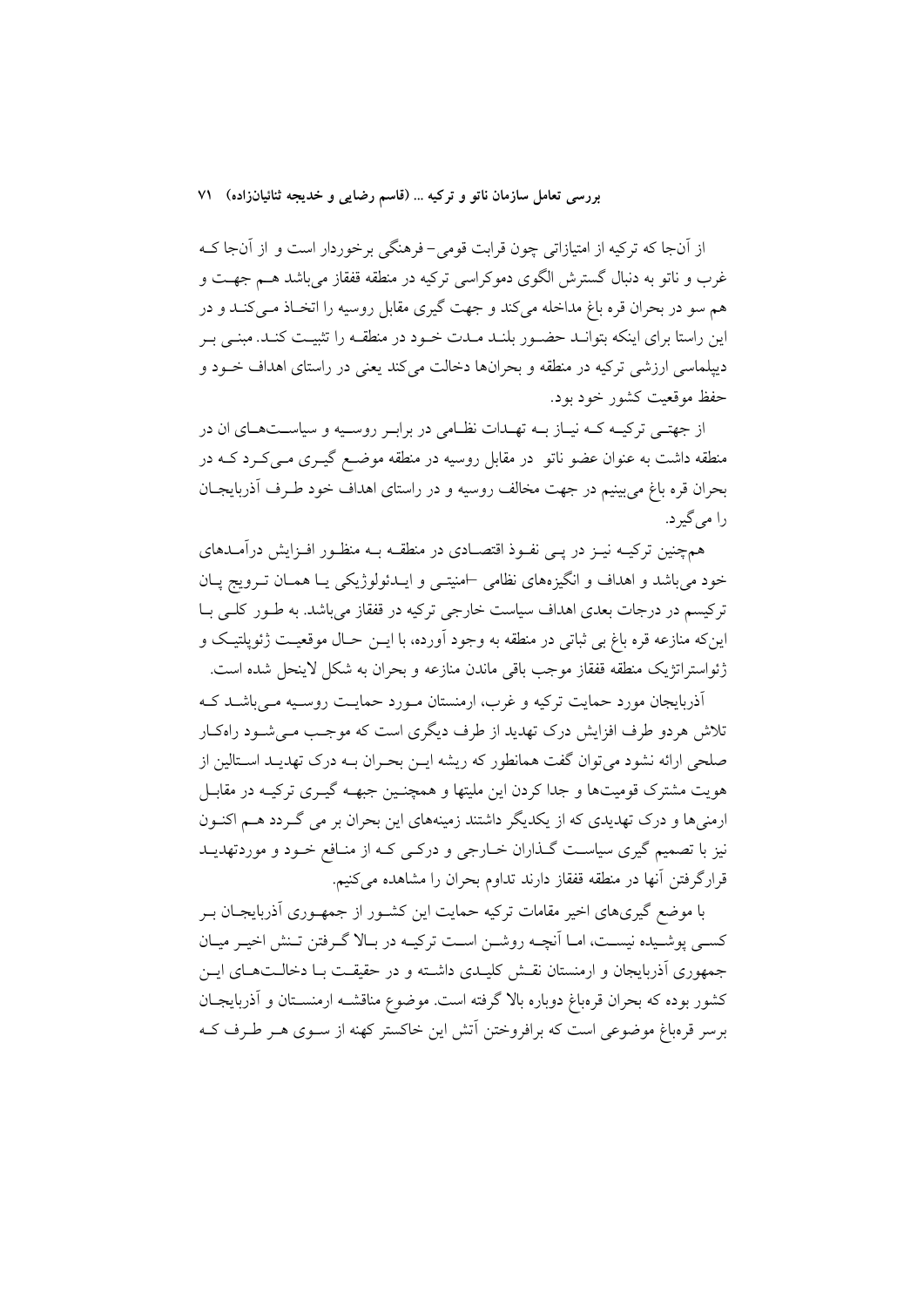صورت گرفته باشد، به نفع هیچ یک از کشورهای منطقه نخواهد بود. ترکیه به دنبال تقویــت و حفاظت از کریدور شرقی– غربی انرژی در مقابل کریدور شمال– جنوب است. علاوه بـر اّن ترکیــه در فــروش تســلیحات و اجــاره دادن مــزدور برخــي اهــداف اقتصــادي را هــم دنبال میکند. ترکیه میخواهد خودش را به عنوان ناجی آذربایجان معرفی کنـد تـا در آینـده نقش بیشتری در این کشور داشته باشد.

#### كتابنامه

| امیری، مهدی (۱۳۸۳)، نگاه ویژه ناتو به آسـیای مرکـزی و قفقـاز و نگرانـیهـای روسـیه، فصـلنامه         |
|-----------------------------------------------------------------------------------------------------|
| گزیده تحولات جهان، شماره ۲۷.                                                                        |
| ازغندی، علیرضا (۱۳۸۴)، سیاست خارجی جمهوری اسلامی ایران، تهران: نشر قومس.                            |
| اطباری، امیرحسین (۱۳۸۴). مأموریتهای نوین ناتو در اَفریقا، گزیده تحولات جهان، فصلنامه ابـرار         |
| معاصر، شماره ۲۳.                                                                                    |
| فشردی، محمد حسین (۱۳۸۱)، ژئوپلتیک قفقاز و سیاست خــارجی ایــران، تهــران، ســپاه پاســداران،        |
| دانشکده فرماندهی و ستاد، دوره عالی جنگ.                                                             |
| امیراحمــدیان، بهــرام (۱۳۷۸)، رونــد تحــولات در بحــران قــره بــاغ، مرکــز تحقیقــات کــامپیوتری |
| علوم اسلامي.                                                                                        |
| برچر، مایکل و جانات ویلکنفلند (۱۳۸۲)، بحران، تعارض و بی ثباتی، ترجمه علی صبحدل. تهران.              |
| یات، کاوه (۱۳۷۱)، "درگیریهای مرزی آذربایجان و ارمنستان"، مجله نگاه نو، شماره ۱۱.                    |
| تویسسرکانی، مجتبی (۱۳۸۹)، تحلیلی بر ابعاد سـطوح مداخلــه در بحــران قــره بــاغ، مرکزتحقیقــات      |
| کامپیوتری علوم اسلامی.                                                                              |
| چوبین، بهرام (۱۳۸۱)، جامعه و سیاست خارجی ترکیه در دوران پــر آشــوب، رحمــان قهرمــانﭘــور،         |
| فصلنامه مطالعات خاورميانه، سال نهم، شماره ۴.                                                        |
| خیری، مصطفی (۱۳۹۷)، روسیه و مناقشه قره باغ، فصـلنامه آسـیای مرکـزی و قفقـاز، شــماره ۰۰۲،           |
| تابستان.                                                                                            |
| زهرانی، مصطفی، فرجی لوحه سرا، تیمور (۱۳۹۲)، منابع بین المللی تداوم بحران قره بــاغ، فصــلنامه       |
| علمی آسیای مرکزی و قفقاز، دوره ۱۹، شماره ۱۸۳، پاییز.                                                |
| زارعی، قاسم (۱۳۸۵)،" کند وکاوی در انقلاب هایس رنگین"، فصلنامه راهبرد یاس، شماره ۶.                  |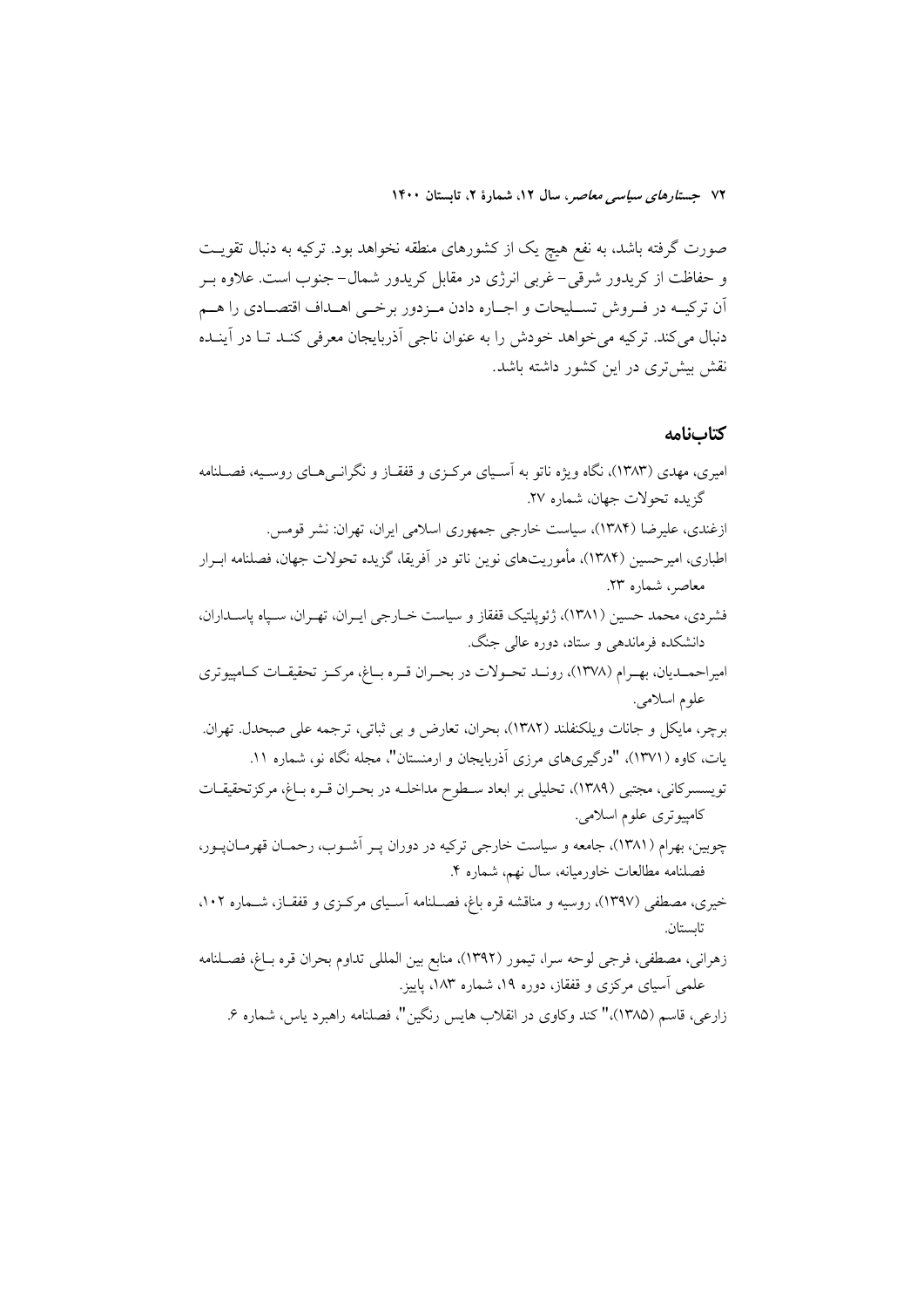رحمانی، منصور (۱۳۷۷)، سازمان پیمان آتلانتیک شمالی و تحولات آن بعداز جنگ سـرد، فصـلنامه سياست خارجي، ويژه اروپا (٢)، سال ١٣. سیف زاده، سید حسین (۱۳۸)، نظریهها و تئوریهای مختلف در روابط بین الملـل فـردی- جهـانی شده: مناسبات و كارآمدي، تهران، دفتر مطالعات سياسي و بين المللي. شفيعي، نوذر (۱۳۸۶)، رويكرد روسيه يوتين در قبـال گســترش نــاتو بــه شــرق، فصــلنامه مطالعــات آسیای مرکزی وقفقاز، سال شانزدهم، دوره چهارم. عسگري، حسن (١٣٨۴)، نقش بازيگران خارجي در انقلابهاي رنگـين: مـورد انقــلاب گرجســتن، فصلنامه مطالعات آسیای مرکزی و قفقاز، شماره ۵۱. عباس اف و هارويتون چاخاطريان (١٣٨٣)، مناقشه قره باغ اَرمان هاو واقعيتهــا، ترجمــه و نشــر از موسسه فرهنگي مطالعات وتحقيقات بين المللي ابرار معاصر تهران. عطایی، فرهاد (۱۳۷۸)، نگرش جدید در سیاست منطقهای ترکیه، فصلنامه مطالعات خاورمیانه، سـال ششم، شماره ۱۹. غفاري، اميد، ويسى نژاد، اميد علي، تقى يور، محمد (١٣٩١)، مناقشه قره بــاغ و تــأثير آن بــر امنيــت جمهوری اسلامی ایران، فصلنامه امنیت پژوهی، شماره ۱۱، دوره پاییز. فلاحی، علی (۱۳۸۵)، مفهوم نوین استراتژیک و مأموریتهـای نـاتو در قـرن بیســت ویکــم، مجلــه سیاست خارجی، شماره ۷۵. فرنر، اسکات (۱۳۷۹)، منافع استراتژیک ترکیه در قفقاز جنوبی، سید سعادت حسـینی زمـانی، مجلـه سیاست دفاعی، شماره ۳۰–۲۹. فروزان، ايرج (١٣٨٢)، " بررسي و تبيين اهداف توسعه همكاري ايران با كشورهاي قفقـاز جنـوبي'" فصلنامه مطالعاتي دفاعي استراتژيک، شماره ١٧. فلاح، رحمت الله (١٣٩١): اهداف و چالشهای راهبردی ترکیه در تحـولات ســوریه، بصــیرت، در http://www.khabaryaab.com/News/630050 قوام، عبدالعلي (١٣٧٠)، اصول سياست خارجي و سياست بين الملل، چاپ اول، تهران: سمت. کرمی، تقی (۱۳۷۴)، "عوامل منطقهای تطویل کشمکش بین جمهوریهـای آذربایجـان و ارمنســتان" فصلنامه خاورميانه، شماره ۵. کرمی، جهانگیر (۱۳۷۸)،"بازی بزرگ جدید در قفقاز و پیامدهای آن بر آینده ایران"، مجله سیاست دفاعی، سال هشتم، شماره ۱۲. كولايي، الهه (١٣٧٨)، " إيران، ارمنستان ووسيه: عوامـل توسـعه روابـط" فصـلنامه مطالعـات أسـياي مرکزی و قفقاز، شماره ۲۶.